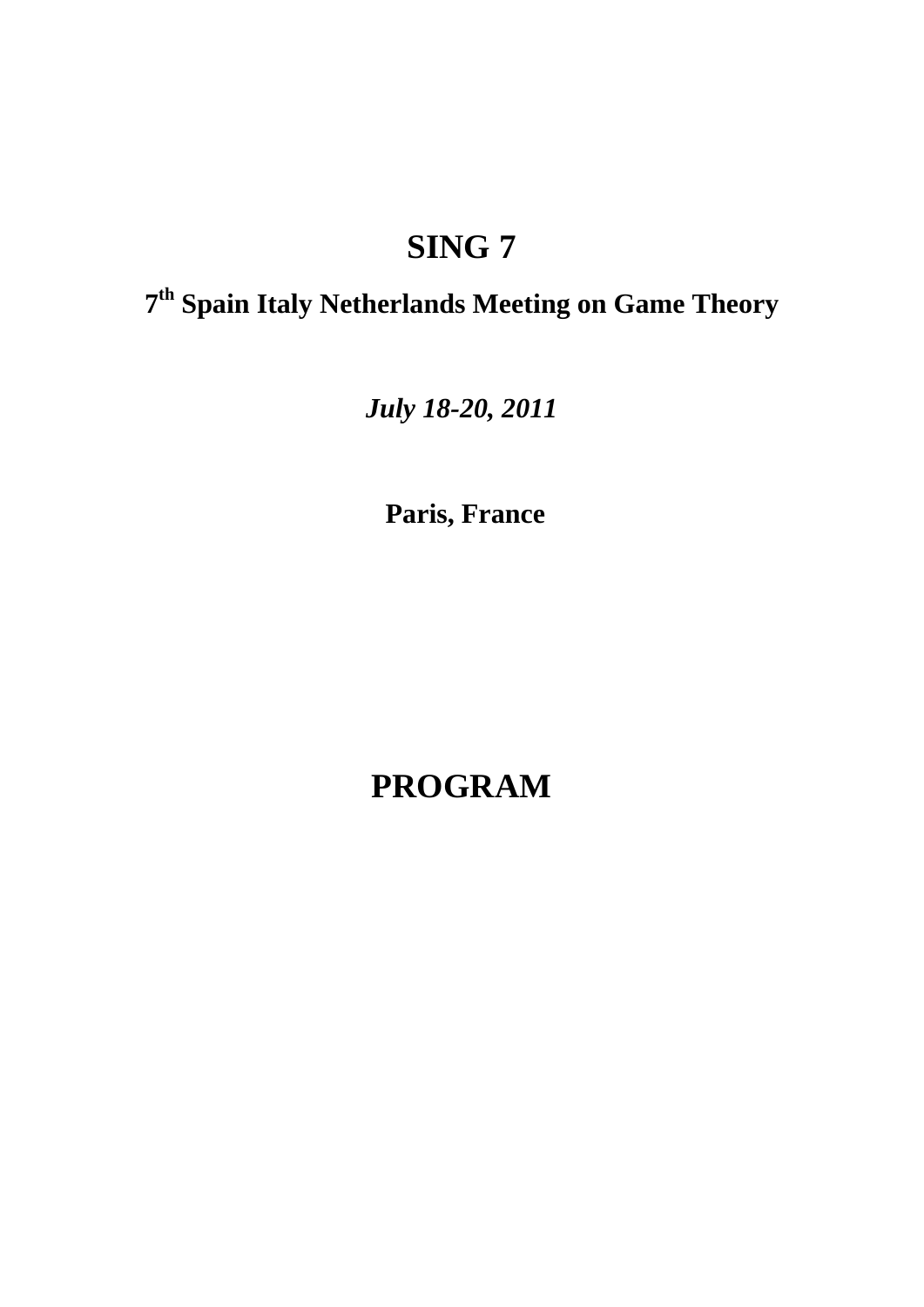### **Conference Venue**

The conference will take place at TELECOM ParisTech, 46 rue Barrault, 75013 Paris.

#### *Getting there*

- **Subway**: Take the line 6 and stop at Corvisart station.
- **RER:** Take the RER B until Denfert-Rochereau station. Connection in Denfert Rochereau and take the subway line 6.
- **Bus**: line 62 (Vergniaud), 21 (Daviel) or 67 (Bobillot).



#### *Inside the building*

- The SING7 registration/conference desk is located on the ground floor, just in front of the main entrance.
- Plenary sessions are held in the Aula (Amphi) Thévenin.
- Five parallel sessions are held in the following rooms (amphis): B310, B312, Emeraude, Rubis and Saphir.
- \* Coffee breaks take place on the ground floor close to the conference desk.
- Lunches will be served at the university restaurant.
- $\triangleleft$  Internet room is located in the Amphi Opale.

At the ground floor close to the registration desk you can find detailed instructions about how to locate the rooms and the university restaurant. Apart from the assistants at the registration desk, there are a number of assistants (with orange badges) ready to provide technical help to participants.

Smoking is prohibited inside the university building, at all public buildings, and in all public transportation.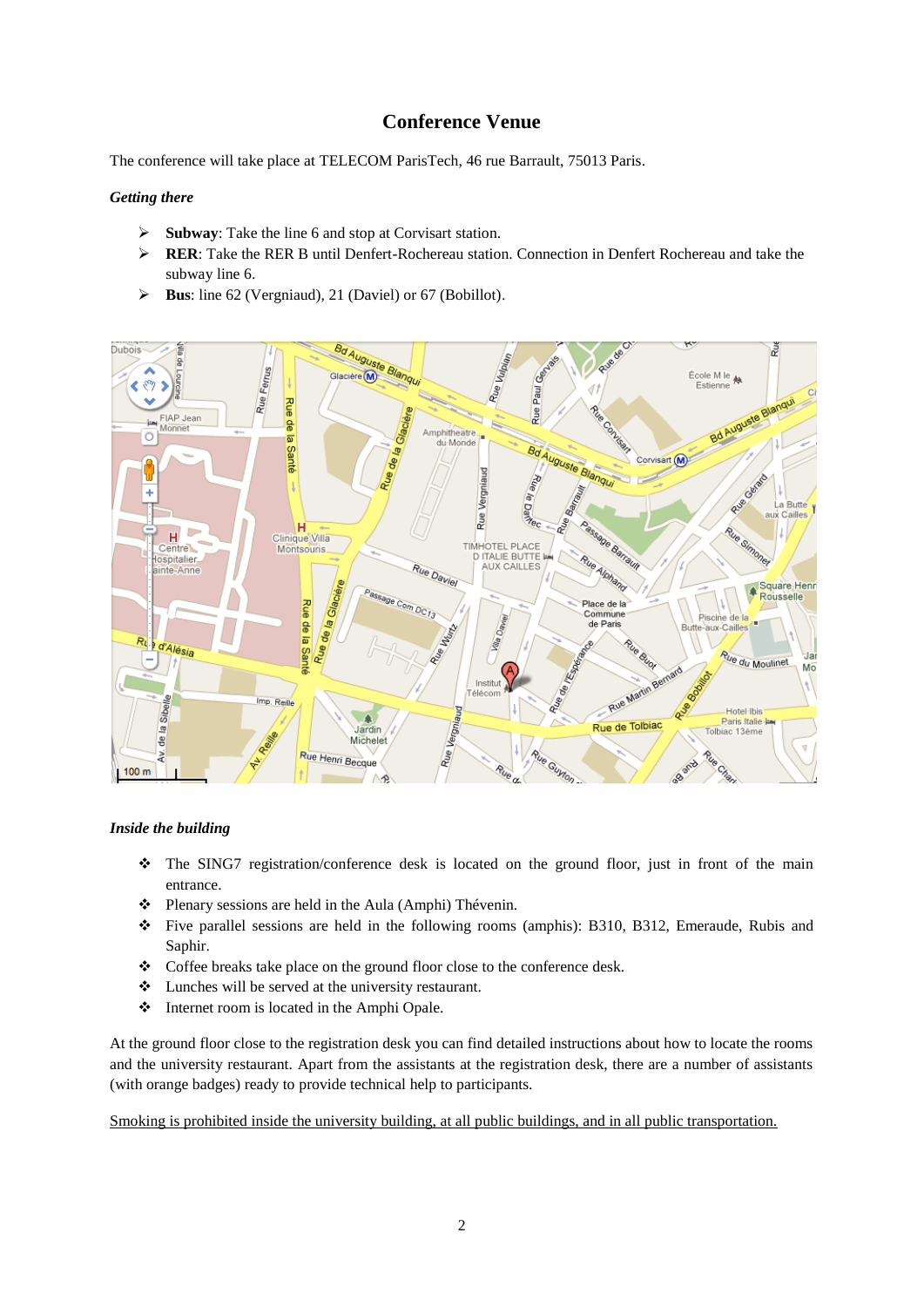#### *Opening hours of the conference/registration desk*

| Monday, July 18:    | $8:00 - 17:30$ |
|---------------------|----------------|
| Tuesday, July 19:   | $8:30 - 17:30$ |
| Wednesday, July 20: | $8:30 - 12:30$ |

#### *Access to conference activities*

The name badge that you receive upon registration entitles you to enter all session rooms and to enjoy the coffee break. We kindly ask you to wear the badge at all conference events, and to return it back after the conference.

#### *Internet*

In the Amphi Opale you have access to the internet using your laptop. The room is open from Monday to Wednesday, between 8:30 and 18:00.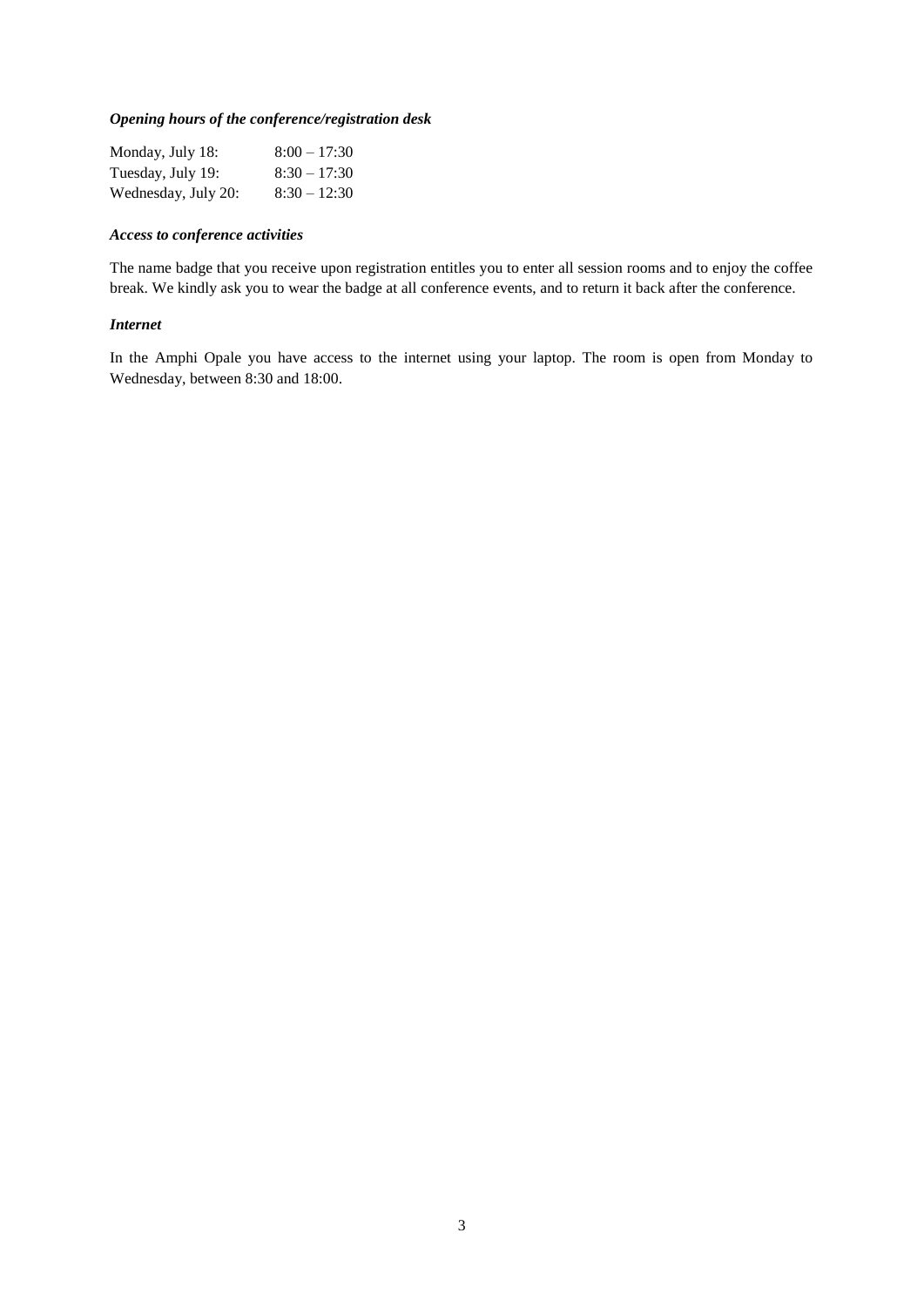#### **Social Program**

All participants and their partners are invited to the Welcome Reception on Monday, July 18<sup>th</sup> and to the Cruise on the Seine River on Wednesday, July 20<sup>th</sup>. Participants who have paid either the full registration fee or the student registration fee B (banquet included), and accompanying persons who have paid the accompanying person registration fee are also invited to the Conference Dinner on Tuesday, July 19<sup>th</sup>.

*Monday, July 18th 2011*: **Welcome Reception**

19:00 – 21:00 Mairie du 5ème arrondissement (Town Hall of the  $5<sup>th</sup>$  district) 21 Place du Panthéon, 75005 Paris RER B: Luxembourg



19:00 – 24:00 Les Pavillons de Bercy

*Tuesday, July 19th 2011*: **Conference Dinner (Banquet)** [\(http://www.pavillons-de-bercy.com/\)](http://www.pavillons-de-bercy.com/) Les Salons Vénitiens (The Venetian Rooms) 53 Avenue des Terroirs de France, 75012 Paris Metro: Cour Saint Emilion (line 14)

At the exit from the metro station Cour Saint Emilion there will be indications for the conference dinner.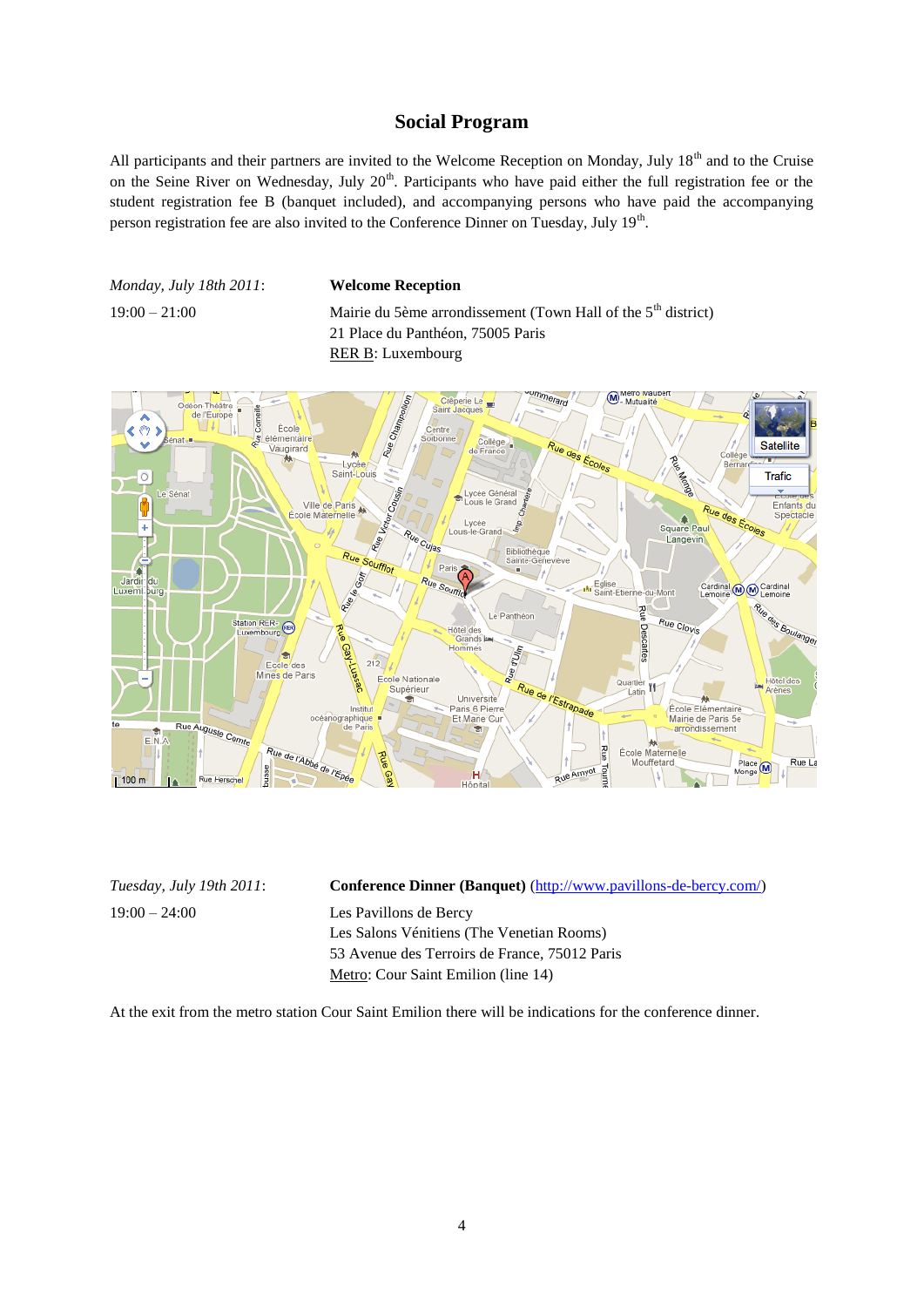

| Wednesday, July 20th 2011: | <b>Cruise on the Seine River</b>                                      |
|----------------------------|-----------------------------------------------------------------------|
| $19:00 - 20:30$            | Bateaux – Mouches Cruise                                              |
|                            | Port de la Conférence, Pont de l'Alma, Rive droite, 75008 Paris       |
|                            | RER C: Pont de l'Alma                                                 |
|                            | Metro: Alma-Marceau (line 9), Champs Elysées Clémenceau (lines 1, 13) |
|                            | Bus: 28, 42, 49, 63, 72, 80, 83, 92                                   |
|                            | (http://www.bateaux-mouches.fr/en/peniches-paris/contact-73.html)     |

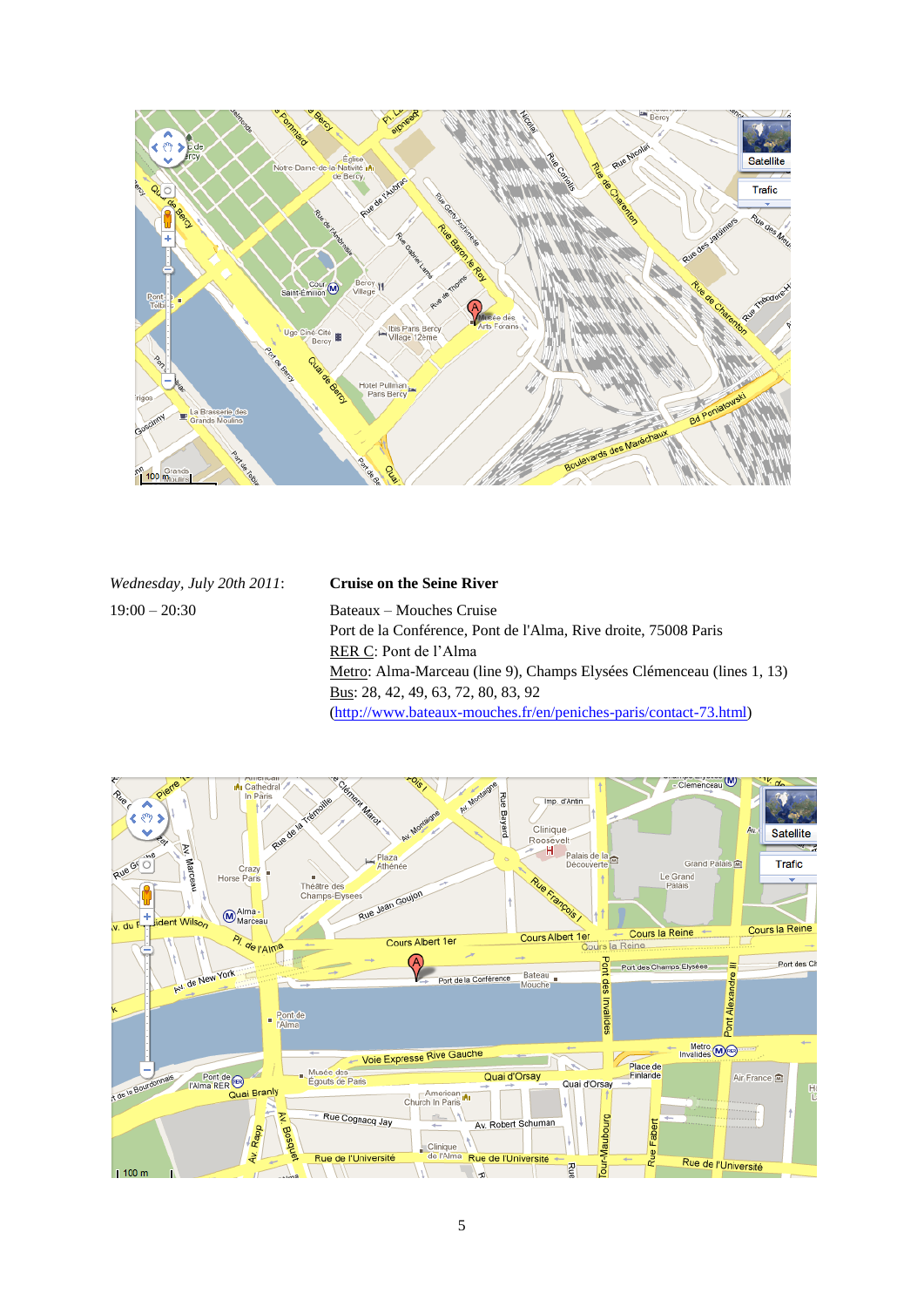#### **Invited Speakers**

**Matthew Jackson** (Stanford University, USA) *Network Patterns of Favor Exchange* **Annick Laruelle** (University of Basque Country, Spain) *Artificial Distinction, Real Discrimination* **Hervé Moulin** (Rice University, USA) *The Bipartite Rationing Problem* **Hans Peters** (University of Maastricht, The Netherlands) *Estate Division Problems* **Peter Sudhölter** (University of Southern Denmark, Denmark) *On Core Stability, Vital Exact Extendability, and Applications*

#### **Invited Sessions**

*Dynamic Network Games* – organized by Myrna Wooders *Game Theory in Supply Chain Management* – organized by Ana Meca and Greys Sošić *MINT (Models of Influence and Network Theory)* – organized by Agnieszka Rusinowska

### **Session Information**

In each session room a laptop, beamer and overhead projector will be available. To avoid loss of time, presenters are invited to arrive at least 10 minutes prior to the start of the session, so that presentations can be copied on the laptop before the session starts.

There are sessions consisting of 3 papers (70 minutes) and of 4 papers (90 minutes). Each speaker has maximum 20 minutes for the presentation, and there will be  $2 - 3$  minutes for discussion. In each session the last speaker is the chair of the session. The chair is responsible for checking if the presentations have been copied on the laptop before the session, for introducing the speakers, dividing the available time equally between the papers to be presented, and for chairing the discussion with the audience following the presentation. For a session of 90 minutes with only 3 papers, time slot for each paper is unchanged (20 minutes for presentation,  $2 - 3$  minutes for discussion).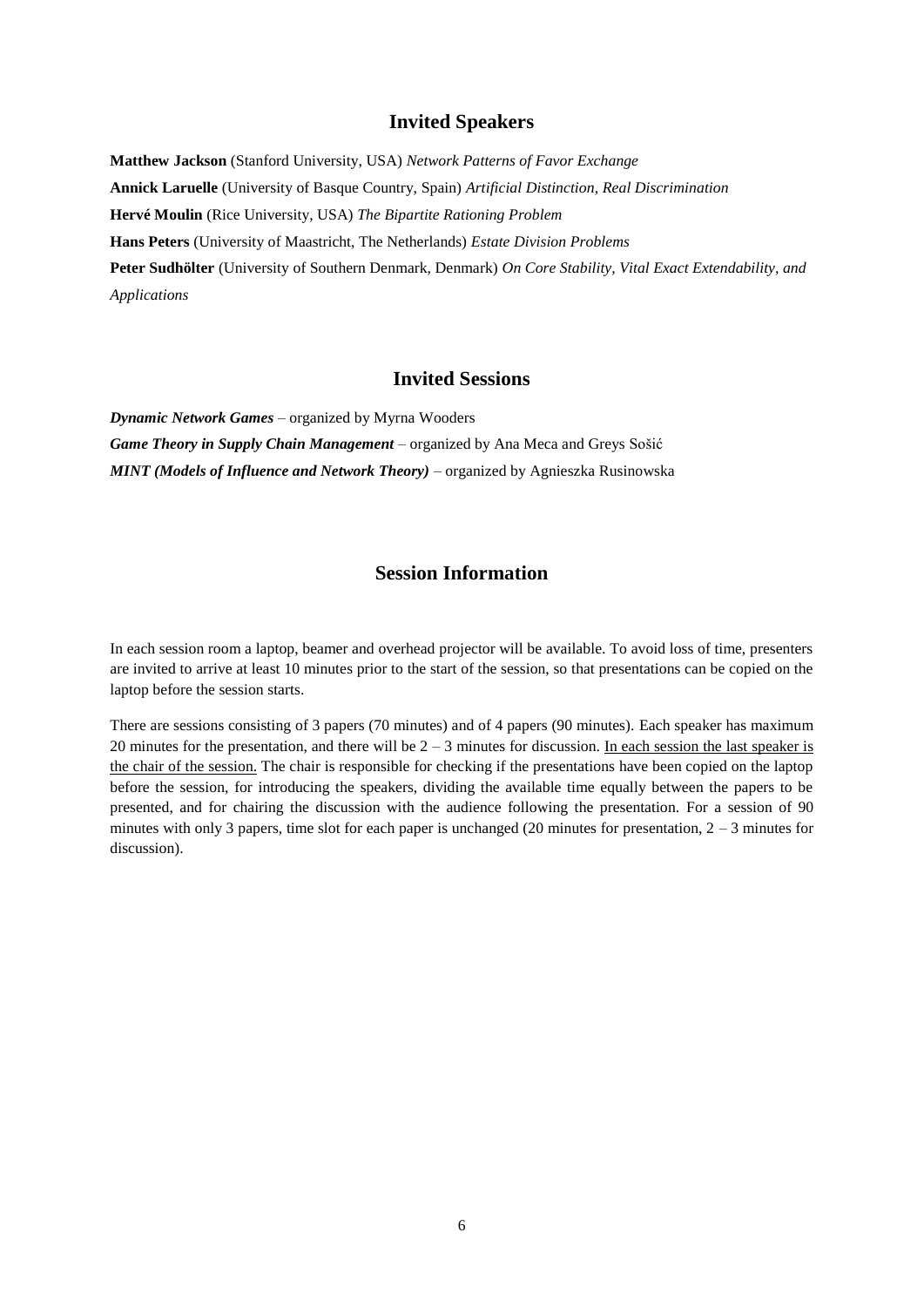| Monday, 18/07/2011<br>Tuesday, 19/07/2011 |                                     | Wednesday, 20/07/2011 |                             |                 |                             |
|-------------------------------------------|-------------------------------------|-----------------------|-----------------------------|-----------------|-----------------------------|
| $8:00 - 9:00$                             | Registration                        | $8:30 - 9:40$         | <b>Parallel Sessions T1</b> |                 |                             |
| $9:00 - 9:15$                             | <b>Opening Session</b>              | $9:40 - 10:10$        | Coffee Break                |                 |                             |
| $9:15 - 10:15$                            | <b>Plenary Session P1</b>           | $10:10 - 11:10$       | <b>Plenary Session P3</b>   | $9:00 - 10:30$  | <b>Parallel Sessions W1</b> |
| $10:15 - 10:45$                           | Coffee Break                        | $11:10 - 11:20$       | <b>Break</b>                | $10:30 - 11:00$ | Coffee Break                |
| $10:45 - 12:15$                           | <b>Parallel Sessions M1</b>         | $11:20 - 12:30$       | <b>Parallel Sessions T2</b> | $11:00 - 12:00$ | <b>Plenary Session P5</b>   |
| $12:15 - 13:45$                           | Lunch                               | $12:30 - 14:00$       | Lunch                       | $12:00 - 13:30$ | Lunch                       |
| $13:45 - 15:15$                           | <b>Parallel Sessions M2</b>         | $14:00 - 15:30$       | <b>Parallel Sessions T3</b> | $13:30 - 15:00$ | <b>Parallel Sessions W2</b> |
| $15:15 - 15:45$                           | Coffee Break                        | $15:30 - 16:00$       | Coffee Break                | $15:00 - 15:30$ | Coffee Break                |
| $15:45 - 16:45$                           | <b>Plenary Session P2</b>           | $16:00 - 17:00$       | <b>Plenary Session P4</b>   | $15:30 - 17:00$ | <b>Parallel Sessions W3</b> |
| $16:45 - 17:00$                           | <b>Break</b>                        | $17:00 - 17:10$       | <b>Break</b>                | $17:00 - 17:10$ | <b>Break</b>                |
| $17:00 - 18:10$                           | <b>Parallel Sessions M3</b>         | $17:10 - 18:20$       | <b>Parallel Sessions T4</b> | $17:10 - 17:20$ | <b>Closing Session</b>      |
| $18:10 - 18:40$                           | <b>SING Representatives Meeting</b> |                       |                             | $17:20 - 18:00$ | <b>SING Meeting</b>         |
| $19:00 - 21:00$                           | <b>Welcome Reception</b>            | $19:00 - 24:00$       | <b>Banquet</b>              | $19:00 - 20:30$ | Cruise on the Seine River   |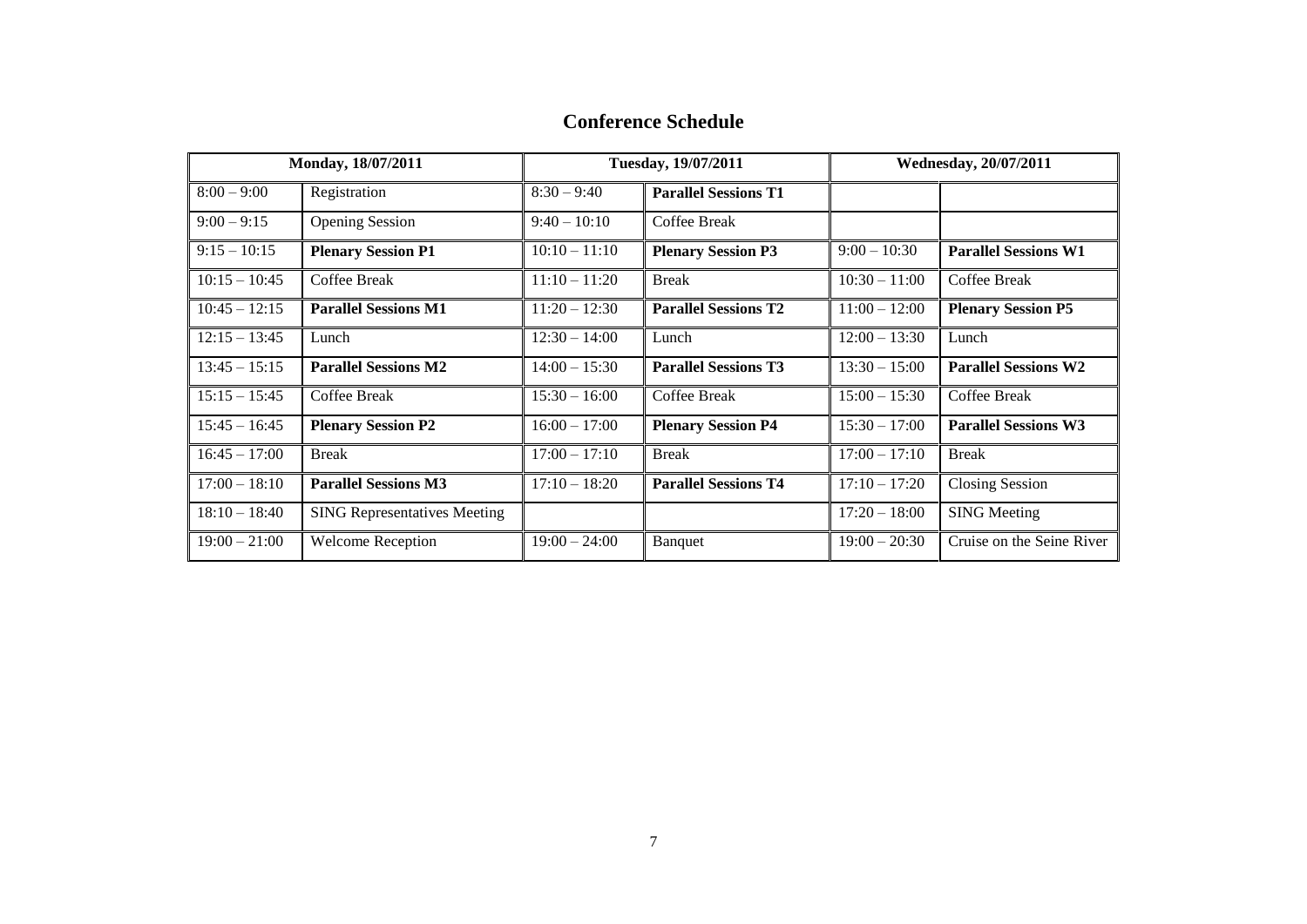## **Plenary and Parallel Sessions Schedule**

| Monday, 9:15 - 10:15, P1, Matthew Jackson (Thévenin)   |                                                      |                                                       |
|--------------------------------------------------------|------------------------------------------------------|-------------------------------------------------------|
| Monday, 10:45 - 12:15, Parallel Sessions M1            | Tuesday, $8:30 - 9:40$ , Parallel Sessions T1        | Wednesday, 9:00 - 10:30, Parallel Sessions W1         |
| M1A - Cooperative Games I (Room B310)                  | T1A - Cooperative Games: Values I (Room B310)        | W1A - Cooperative Games: Solutions II (B310)          |
| M1B - Social Networks I (Room B312)                    | T1B - Dynamic Network Games (Room B312)              | W1B - Networks (Room B312)                            |
| M1C - Auctions I (Amphi Emeraude)                      | T1C - Bidding Games (Amphi Emeraude)                 | $W1C - Bankruptcy$ and Division (Amphi Emeraude)      |
| M1D - Non Cooperative Games I (Amphi Rubis)            | T1D - Minimum Cost Spanning Tree Problems (Rubis)    | W1D - Non Cooperative Games III (Amphi Rubis)         |
| M1E - Differential Games (Amphi Saphir)                | T1E - Oligopoly Games II (Saphir)                    | W1E - Repeated Games (Amphi Saphir)                   |
|                                                        | Tuesday, 10:10 - 11:10, P3, Hervé Moulin (Aula T)    | Wednesday, $11:00 - 12:00$ , P5, Hans Peters (Aula T) |
| Monday, 13:45 - 15:15, Parallel Sessions M2            | Tuesday, 11:20 - 12:30, Parallel Sessions T2         | Wednesday, 13:30 - 15:00, Parallel Sessions W2        |
| M2A - Cooperative Games: Solutions I (Room B310)       | T2A - Cooperative Games III (Room B310)              | W2A - Cooperative Games: Values IV (Room B310)        |
| M2B - Game Theory in Supply Chain Management I (B312)  | T2B – Models of Influence & Network Theory I (B312)  | $\overline{W2B}$ – Social Choice II (Room B312)       |
| M2C - Cost Sharing I (Amphi Emeraude)                  | T2C – Manipulation in Voting (Amphi Emeraude)        | W2C - Matching (Amphi Emeraude)                       |
| M2D - Non Cooperative Games II (Amphi Rubis)           | $T2D - Experiments I (Amphi Rubis)$                  | W2D - Experiments II (Amphi Rubis)                    |
| M2E – Oligopoly Games I (Amphi Saphir)                 | T2E – Games and Economics (Amphi Saphir)             | W2E - Auctions II (Amphi Saphir)                      |
| Monday, 15:45 - 16:45, P2, Peter Sudhölter (Aula T)    |                                                      |                                                       |
| Monday, 17:00 - 18:10, Parallel Sessions M3            | Tuesday, $14:00 - 15:30$ , Parallel Sessions T3      | Wednesday, $15:30 - 17:00$ , Parallel Sessions W3     |
| M3A - Cooperative Games II (Room B310)                 | T3A – Cooperative Games: Values II (Room B310)       | W3A - Cooperative Games IV (Room B310)                |
| M3B - Game Theory in Supply Chain Management II (B312) | T3B - Social Networks II (Room B312)                 | W3B - Coalition Formation (Room B312)                 |
| M3C - Voting and Power Indices I (Amphi Emeraude)      | T3C - Voting and Power Indices II (Amphi Emeraude)   | W3C - Cost Sharing II (Amphi Emeraude)                |
| M3D - Evolutionary Games (Amphi Rubis)                 | T3D - Bargaining I (Amphi Rubis)                     | W3D - Bargaining II (Amphi Rubis)                     |
| M3E - Market Games and Signaling (Amphi Saphir)        | T3E - Duopoly Games (Amphi Saphir)                   | W3E - Algorithmic Game Theory (Amphi Saphir)          |
|                                                        | Tuesday, 16:00 - 17:00, P4, Annick Laruelle (Aula T) |                                                       |
|                                                        | Tuesday, 17:10 - 18:20, Parallel Sessions T4         |                                                       |
|                                                        | T4A – Cooperative Games: Values III (Room B310)      |                                                       |
|                                                        | T4B – Models of Influence & Network Theory II (B312) |                                                       |
|                                                        | T4C - Social Choice I (Amphi Emeraude)               |                                                       |
|                                                        | T4D - Mechanism Design (Amphi Rubis)                 |                                                       |
|                                                        | T4E - Game Practice (Amphi Saphir)                   |                                                       |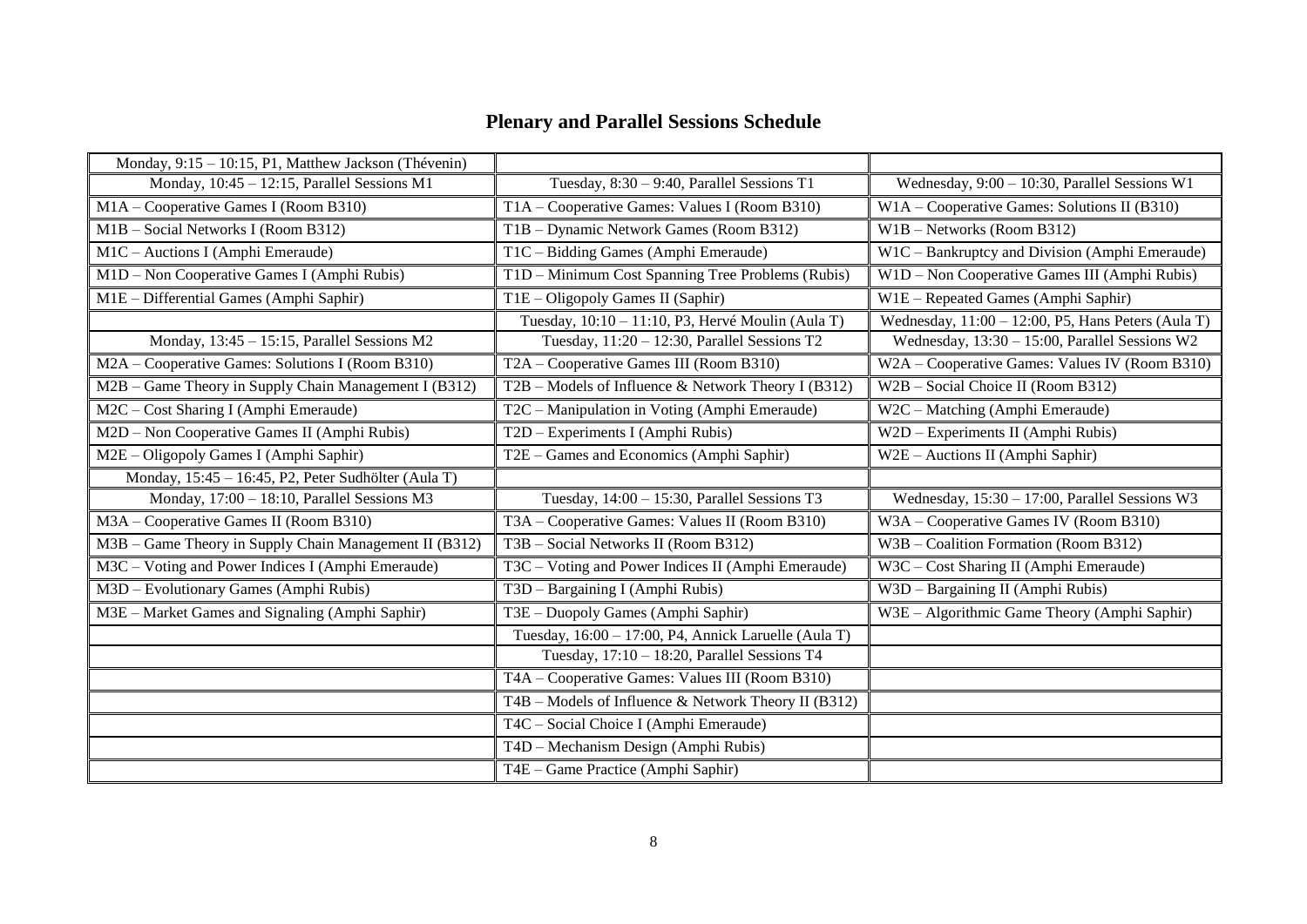## **Detailed Program**

## **MONDAY, July 18**

| $8:00 - 9:00$   | Registration                                                                            |
|-----------------|-----------------------------------------------------------------------------------------|
| $9:00 - 9:15$   | Opening Session (Aula Thévenin)                                                         |
| $9:15 - 10:15$  | Plenary Session P1 (Aula Thévenin, Chair: Agnieszka Rusinowska)                         |
|                 | <b>Matthew O. Jackson</b>                                                               |
|                 | Network patterns of favor exchange                                                      |
|                 | (joint with Tomas Rodriguez-Barraquer and Xu Tan)                                       |
| $10:15 - 10:45$ | Coffee break                                                                            |
| $10:45 - 12:15$ | <b>Parallel Sessions M1</b>                                                             |
|                 | <b>M1A – Cooperative Games I (Room B310)</b>                                            |
|                 | <b>Joss Sánchez-Pérez</b>                                                               |
|                 | Games with externalities, solutions and representations for the symmetric group         |
|                 | Dávid Csercsik and László Á. Kóczy                                                      |
|                 | Externalities in the game of generator rescheduling on electrical power transmission    |
|                 | networks                                                                                |
|                 | Tim Boonen, Anja De Waegenaere and Henk Norde                                           |
|                 | A game-theoretic generalization of the Aumann-Shapley value for risk capital            |
|                 | allocation problems                                                                     |
|                 | Péter Csoka and Miklos Pintér                                                           |
|                 | On the impossibility of fair risk allocation                                            |
|                 | <b>M1B</b> - Social Networks I (Room B312)                                              |
|                 | Dunia López-Pintado and Matthew O. Jackson                                              |
|                 | Diffusion and segregation                                                               |
|                 | Berno Büchel, Tim Hellmann and Stefan Klössner                                          |
|                 | Forming opinions in social networks: the effects of strategic interaction               |
|                 | José Vila, Angel Sánchez and Amparo Urbano                                              |
|                 | Group connectivity and cooperation                                                      |
|                 | <b>Joost Vandenbossche</b>                                                              |
|                 | Paths to stability in the partnership problem                                           |
|                 | <b>M1C - Auctions I (Amphi Emeraude)</b>                                                |
|                 | <b>Ewa Drabik</b>                                                                       |
|                 | Certain analogies between selected features of an English auction and the laws of       |
|                 | thermodynamics                                                                          |
|                 | <b>Timothy Hofer</b>                                                                    |
|                 | A one-shot two-choice bribing mechanism in second price auctions                        |
|                 | Yoshio Kamijo and Tsuyoshi Adachi                                                       |
|                 | Optimal slot restriction and slot supply strategy in a keyword auction                  |
|                 | <b>Arieh Gavious and Yizhaq Minchuk</b>                                                 |
|                 | Ranking asymmetric auctions                                                             |
|                 | <u> M1D – Non Cooperative Games I (Amphi Rubis)</u>                                     |
|                 | Valerio Capraro and Marco Dall'Aglio                                                    |
|                 | Von Neumann rejoins himself: amenable groups and game theory                            |
|                 | <b>Ludmila Novac</b>                                                                    |
|                 | Conditions of Nash equilibrium existence for two-matrix informational extended<br>games |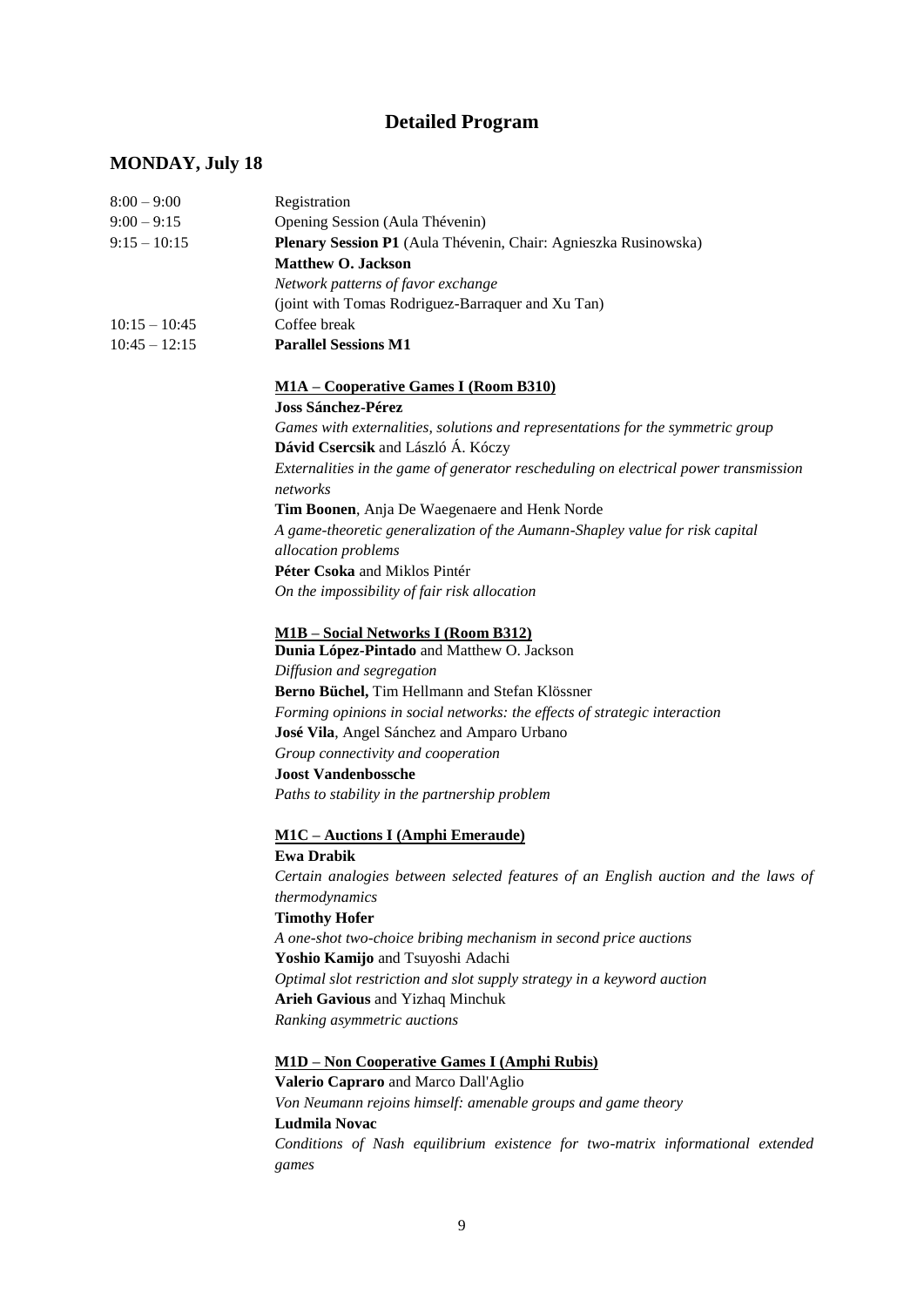#### **John Kleppe**, Peter Borm and Ruud Hendrickx *Fall back equilibrium for 2 x n bimatrix games* **Philippe Bich** and Rida Laraki *Relaxed Nash Equilibrium Concepts for Discontinuous Games*

#### **M1E – Differential Games (Amphi Saphir)**

**Puduru Viswanadha Reddy** and Jacob Engwerda *Feedback Nash equilibria for descriptor differential games using matrix projectors* **Tatiana V. Abramovskaya** and N. N. Petrov *Guaranteed graph searching with the radius of capture* **Serpil Altay** and Nihal Ege *Approach problem for dynamical system with uncertainty* **Ekaterina Shevkoplyas**  *Stable cooperation in differential game of resource extraction* 

12:15 – 13:45 Lunch 13:45 – 15:15 **Parallel Sessions M2**

#### **M2A – Cooperative Games: Solutions I (Room B310)**

**Ozer Selcuk** and Dolf Talman *Average tree solution for directed graph games* **Takamasa Suzuki** and Dolf Talman *The average tree solution for circle graph games* **Natalia Naumova** *Proportional solutions to games with restricted cooperation* **Ilya Katsev** and J. Arin *The SD-prenucleolus for TU games*

#### **M2B – Game Theory in Supply Chain Management I (Room B312)**

(Invited session organized by Ana Meca and Greys Sošić) **Frank Karsten**, M. Slikker and G.J. van Houtum *Analysis of resource pooling games via a new extension of the Erlang loss function* **Marco Slikker**, Henk Norde and Ulas Özen *Newsvendor networks and potential games* **Ana Meca**, Fernando Bernstein and Gurhan Kok *Knowledge sharing networks in assembly systems*

#### **M2C – Cost Sharing I (Amphi Emeraude)**

**Dóra Balog**, Péter Csóka *Risk based capital allocation* **Mikel Álvarez-Mozos** and M. J. Albizuri *The a-serial cost sharing rule* **Amandine Ghintran**, B. Driesen and S. Vanden Eynde *Compensation schemes and the Baker-Thompson rule* **William Thomson** *Claims problems with endowment-bounded claims*

#### **M2D – Non Cooperative Games II (Amphi Rubis)**

**Alex Barrachina** and Yair Tauman *Industrial espionage with a noisy intelligence* **Pablo Amorós**  *Picking the winners*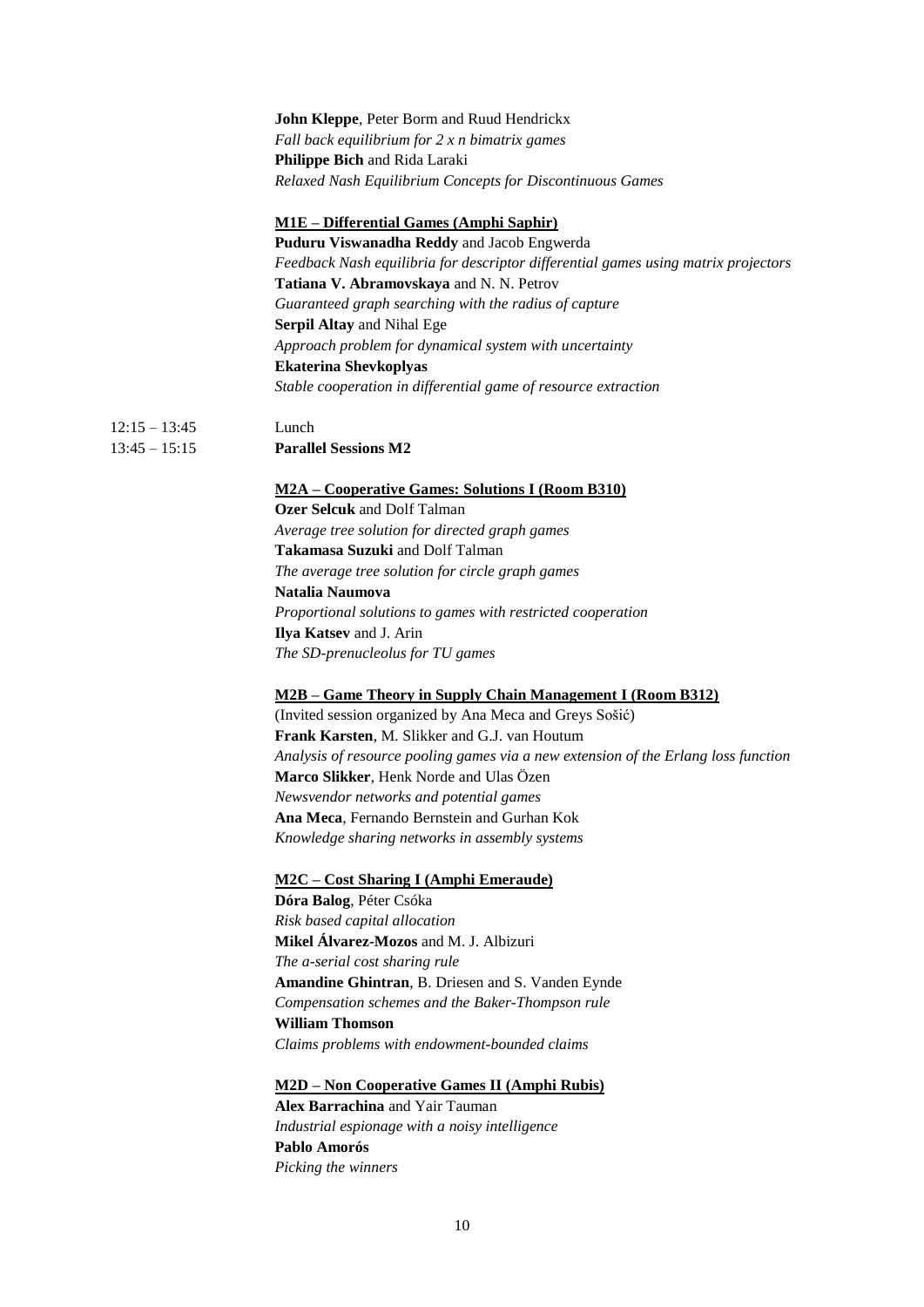|                 | Vladimir V. Mazalov and Julia S. Tokareva                                       |
|-----------------|---------------------------------------------------------------------------------|
|                 | Voronoi diagrams and tender's design                                            |
|                 | <b>M2E – Oligopoly Games I (Amphi Saphir)</b>                                   |
|                 | Ignacio Nadal Moriana, Amparo Urbano Salvador and Rafael Moner Colonques        |
|                 | Standardization and Network Effects                                             |
|                 | Fabio Lamantia and Gian-Italo Bischi                                            |
|                 | Routes to complexity induced by constraints in Cournot oligopoly games          |
|                 | Robert Somogyi and Janos Vincze                                                 |
|                 | Price rigidity and strategic uncertainty. An agent-based approach               |
|                 | Georges Zaccour and Talat S. Genc                                               |
|                 | Capacity investment dynamics under demand uncertainty                           |
| $15:15 - 15:45$ | Coffee break                                                                    |
| $15:45 - 16:45$ | Plenary Session P2 (Aula Thévenin, Chair: René van den Brink)                   |
|                 | Peter Sudhölter                                                                 |
|                 | On core stability, vital exact extendability, and applications                  |
| $16:45 - 17:00$ | <b>Break</b>                                                                    |
| $17:00 - 18:10$ | <b>Parallel Sessions M3</b>                                                     |
|                 | <b>M3A - Cooperative Games II (Room B310)</b>                                   |
|                 | Lech Kruś                                                                       |
|                 | A procedure supporting multicriteria cooperative decisions                      |
|                 | Pierre Dehez and Samuel Ferey                                                   |
|                 | How to share liability: a cooperative game approach                             |
|                 | <b>Imma Curiel</b>                                                              |
|                 | Compensation rules for multistage sequencing games                              |
|                 | M3B - Game Theory in Supply Chain Management II (Room B312)                     |
|                 | (Invited session organized by Ana Meca and Greys Sošić)                         |
|                 | Mirjam Groote Schaarsberg, Peter Borm, Herbert Hamers and Hans Reijnierse       |
|                 | Interactive purchasing situations                                               |
|                 | Ulas Özen, Martin I. Reiman and Qiong Wang                                      |
|                 | Simple capacity sharing coalitions: a new class of cooperative games            |
|                 | Greys Sošić, Ana Meca and Miguel Hernández                                      |
|                 | Stable allocations for k-additive cost games with critical players              |
|                 | <b>M3C</b> – Voting and Power Indices I (Amphi Emeraude)                        |
|                 | Frank Steffen and René van den Brink                                            |
|                 | On the measurement of success and satisfaction                                  |
|                 | Michela Chessa and Vito Fragnelli                                               |
|                 | A quantitative evaluation of veto power                                         |
|                 | <b>Jacek Mercik</b>                                                             |
|                 | On axiomatization and measuring of power of veto                                |
|                 | <b>M3D - Evolutionary Games (Amphi Rubis)</b>                                   |
|                 | <b>Dominique Chariot</b>                                                        |
|                 | Generalized and limited morality in coordination games                          |
|                 | <b>Daniele Cassese</b>                                                          |
|                 | Dynamic corruption: an evolutionary approach                                    |
|                 | <b>Rainer Berkemer</b>                                                          |
|                 | Equilibrium selection by stability analysis of a non-payoff monotonic selection |
|                 | dynamics                                                                        |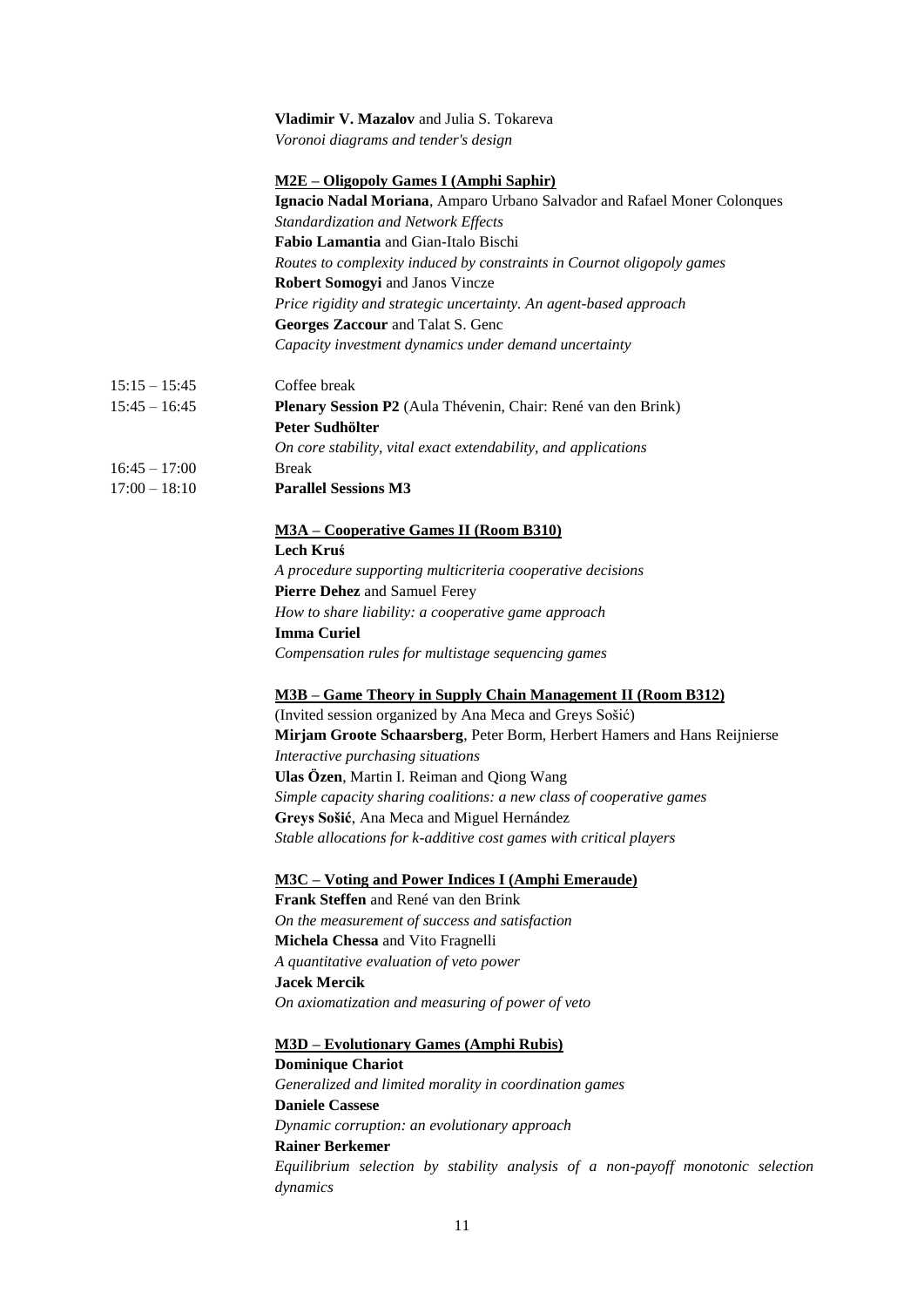|                 | M3E – Market Games and Signaling (Amphi Saphir)             |
|-----------------|-------------------------------------------------------------|
|                 | <b>Jan-Philip Gamp</b> and Sonja Brangewitz                 |
|                 | Competitive outcomes and the Inner core of NTU market games |
|                 | <b>Takahiro Watanabe</b>                                    |
|                 | Real options and signaling in strategic investment games    |
|                 | <b>Klaus Kultti</b> and Eeva Mauring                        |
|                 | Low price signals high capacity                             |
| $18:10 - 18:40$ | <b>SING Representatives Meeting</b>                         |
| $19:00 - 21:00$ | <b>Welcome Reception</b>                                    |

#### **TUESDAY, July 19**

#### 8:30 – 9:40 **Parallel Sessions T1**

**T1A – Cooperative Games: Values I (Room B310)**

**Izabella Stach**, Cesarino Bertini and Gianfranco Gambarelli *Values based on sub-coalitional structures* **Nigel Moes**, J.R. van den Brink, and G. van der Laan *Values of games with coalition and graph structure* **Francesc Carreras** and José María Alonso-Meijide *The proportional coalitional Shapley value for cooperative games with a coalition structure*

#### **T1B – Dynamic Network Games (Room B312)**

(Invited session organized by Myrna Wooders) **Ana Mauleon**, Marco Mantovani, Georg Kirchsteiger and Vincent Vannetelbosch *Myopic or farsighted? An experiment on network formation* **Christophe Bravard**, P. Billand, J. Kamphorst and S. Sarangi *Confirming information flows in networks* **Vincent Vannetelbosch**, Mikel Bedayo and Ana Mauleon *Bargaining and delay in trading networks*

**T1C – Bidding Games (Amphi Emeraude)**

**Marina Sandomirskaia** and Victor Domansky, *Solutions for one-stage bidding game with incomplete information* **Victoria Kreps** and Victor Domansky *Bidding games with two risky assets: the case of two and three states* **Victor Domansky**  *Bidding games with two risky assets: the general case*

#### **T1D – Minimum Cost Spanning Tree Problems (Amphi Rubis)**

**Juan Vidal-Puga**, Gustavo Bergantiños and Anirban Kar *Monotonicity properties and the irreducible core in minimum cost spanning tree problems* **Christian Trudeau** *A new stable and more responsive cost sharing solution for mcst problems* **Leticia Lorenzo**, Gustavo Bergantiños and Silvia Lorenzo-Freire *Minimum cost Steiner tree problem*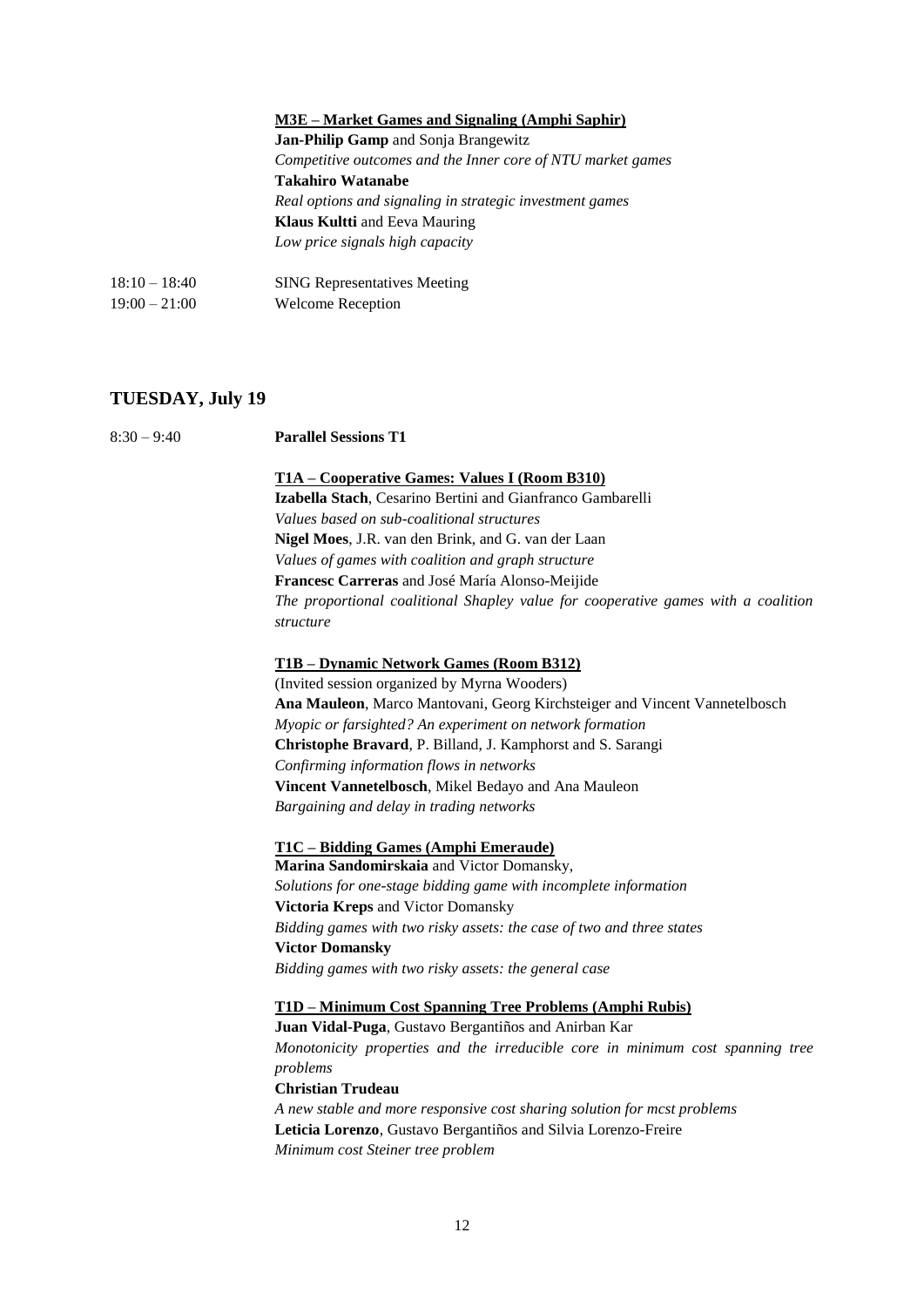|                 | <u>T1E – Oligopoly Games II (Amphi Saphir)</u>                               |  |  |  |
|-----------------|------------------------------------------------------------------------------|--|--|--|
|                 | Theo Driessen, Dongshuang Houy and Aymeric Lardon                            |  |  |  |
|                 | Convexity and Shapley value in Bertrand oligopoly games with Shubik's demand |  |  |  |
|                 | function                                                                     |  |  |  |
|                 | <b>Robert R. Routledge</b>                                                   |  |  |  |
|                 | On the Bertrand core and equilibrium of a market                             |  |  |  |
|                 | <b>Harborne W. Stuart</b>                                                    |  |  |  |
|                 | Abstract oligopoly                                                           |  |  |  |
| $9:40 - 10:10$  | Coffee Break                                                                 |  |  |  |
| $10:10 - 11:10$ | Plenary Session P3 (Aula Thévenin, Chair: William Thomson)                   |  |  |  |
|                 | Hervé Moulin                                                                 |  |  |  |
|                 | The bipartite rationing problem                                              |  |  |  |
|                 | (joint with Jay Sethuraman)                                                  |  |  |  |
| $11:10 - 11:20$ | <b>Break</b>                                                                 |  |  |  |
| $11:20 - 12:30$ | <b>Parallel Sessions T2</b>                                                  |  |  |  |
|                 | T2A – Cooperative Games III (Room B310)                                      |  |  |  |
|                 | Tamás Waldhauser, Miguel Couceiro and Jean-Luc Marichal                      |  |  |  |
|                 | Agents in the shadow (cooperative games with non-cooperating players)        |  |  |  |
|                 | Julia Belau                                                                  |  |  |  |
|                 | Outside options in probabilistic coalition situations                        |  |  |  |
|                 | <b>Stefano Moretti</b>                                                       |  |  |  |
|                 | Ranking sets of objects using extension rules based on coalitional games     |  |  |  |
|                 |                                                                              |  |  |  |
|                 | T2B - Models of Influence and Network Theory I (Room B312)                   |  |  |  |
|                 | (Invited session organized by Agnieszka Rusinowska)                          |  |  |  |
|                 | Sylvain Béal, Eric Rémila and Philippe Solal                                 |  |  |  |
|                 | On the number of blocks required to access the coalition structure core      |  |  |  |
|                 | <b>Alexandre Skoda</b> and Michel Grabisch                                   |  |  |  |
|                 | Convexity of games induced by the strength of weighted communication graphs  |  |  |  |
|                 | Jean-François Caulier, Michel Grabisch and Agnieszka Rusinowska              |  |  |  |
|                 | Allocation rules for dynamic random network formation processes              |  |  |  |
|                 | <u>T2C – Manipulation in Voting (Amphi Emeraude)</u>                         |  |  |  |
|                 | <b>Frantisek Turnovec</b>                                                    |  |  |  |
|                 | Manipulation in voting: strategic voting and strategic nomination            |  |  |  |
|                 | Daniel Karabekyan, Fuad Aleskerov, M. Remzi Sanver and Vyacheslav Yakuba     |  |  |  |
|                 | An individual manipulability of voting rules in an impartial culture concept |  |  |  |
|                 | Vincent Merlin and Sebastian Bervoets                                        |  |  |  |
|                 | Swap-proof and constrained gerrymander-proof representative democracies      |  |  |  |
|                 | T2D – Experiments I (Amphi Rubis)                                            |  |  |  |
|                 | Jiawen Li, Miguel Costa-Gomes, and Yuan Ju                                   |  |  |  |
|                 | Do as you would be done by? $-$ an experimental study on role-reversal       |  |  |  |
|                 | Silvia Martinez Gorricho, Miguel Alejandro Sanchez Villalba                  |  |  |  |
|                 | Public goods: voluntary contributions and risk                               |  |  |  |
|                 | <b>Alex Possajennikov</b>                                                    |  |  |  |
|                 | Belief formation in a signaling game without common prior                    |  |  |  |
|                 |                                                                              |  |  |  |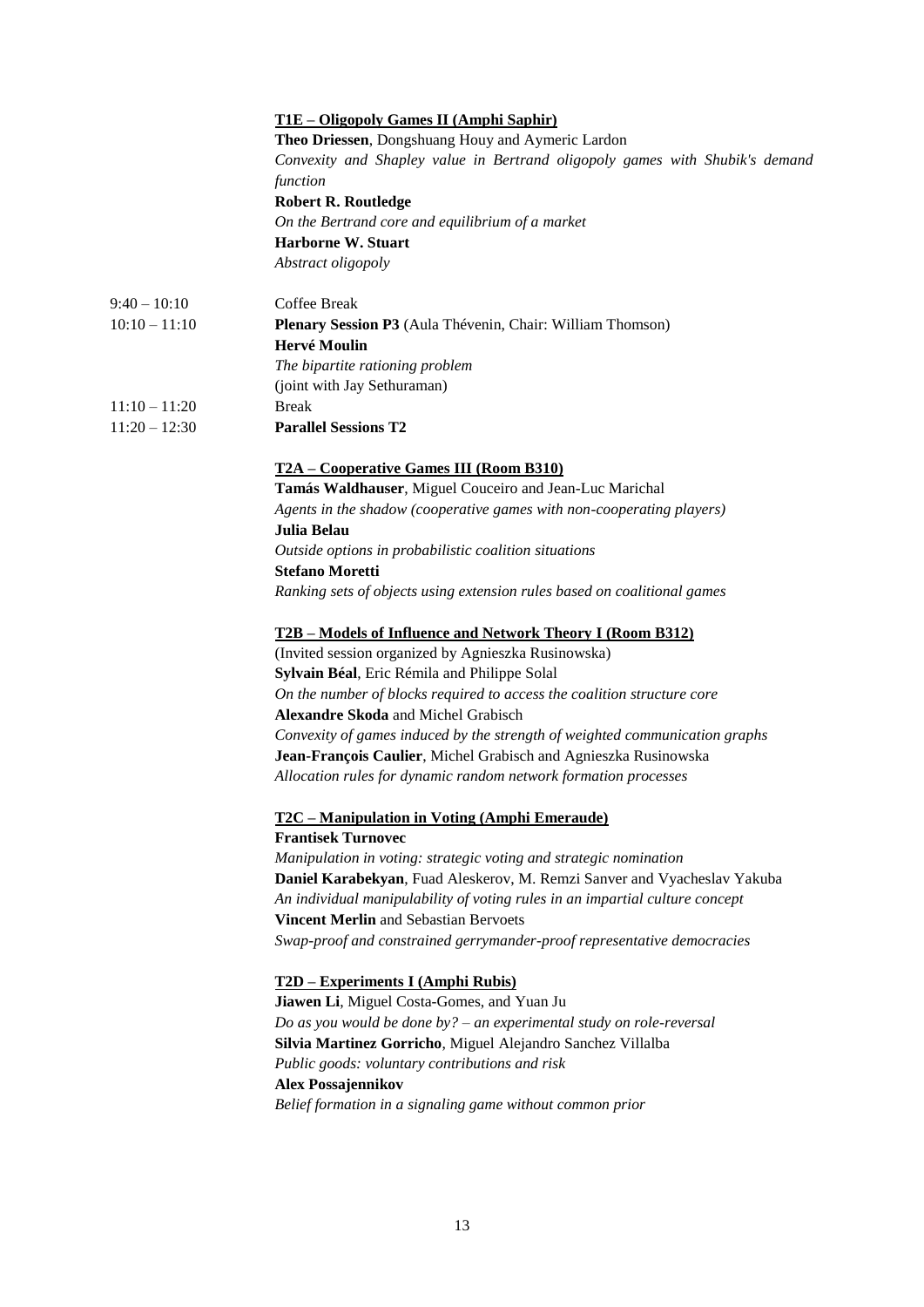#### **T2E – Games and Economics (Amphi Saphir)**

**François Laigret** and Hervé Moulin,

*A study case of fair and lean apportioning of fixed costs: a tribute to sustainable development* **David Carfì** and Daniele Schilirò *Coopetitive games in economic policy* **Pieter H.M. Ruys**  *The architecture of a social enterprise*

- 12:30 14:00 Lunch
- 14:00 15:30 **Parallel Sessions T3**

#### **T3A – Cooperative Games: Values II (Room B310)**

**Oriol Tejada**, Mikel Álvarez-Mozos, Gerard van der Laan and René van den Brink *Share functions in games with levels structure of cooperation* **Sebastien Courtin** and Nicolas G. Andjiga *Coalition configurations and share functions* **Chris Dietz** and René van den Brink *Multiple-Players in Cooperative TU-games* **Miklós Pintér**, Judit Márkus and Anna Radványi *The Shapley value for airport and irrigation games*

#### **T3B – Social Networks II (Room B312)**

**Conrado Manuel**, Enrique Gonzalez-Arangüena and Monica del Pozo *Social capital. A game theoretic approach* **Daisuke Oyama** and Satoru Takahashi *Contagion and uninvadability in social networks with bilingual option* **Marjolein J.W. Harmsen - van Hout**, P. Jean-Jacques Herings, and Benedict G.C. Dellaert *Communication network formation with link specificity and value transferability* **Robert P. Gilles**, Sudipta Sarangi, and Subhadip Chakrabarti *Nash equilibria in network formation games under consent*

#### **T3C – Voting and Power Indices II (Amphi Emeraude)**

**László A. Kóczy** *Power indices when players can commit to quarrel* **Montserrat Pons** and Josep Freixas *Pairwise comparison between voters in a simple game* **Ori Haimanko** and Ezra Einy *Characterization of the Shapley-Shubik power index without the efficiency axiom* **Marcin Malawski**  *On monotonicity notions for power indices*

#### **T3D – Bargaining I (Amphi Rubis)**

**Yuan Ju**  *Efficient choice by balanced compromise: a bid-offer-counteroffer mechanism* **D. Marc Kilgour**, Steven J. Brams and Todd Kaplan *A simple bargaining mechanism That elicits truthful reservation prices* **Bram Driesen**  *The lexicographic maxmin solution on individually rational bargaining sets* **Hannu Salonen** and Haruo Imai *A characterization of a limit solution for finite horizon bargaining problems*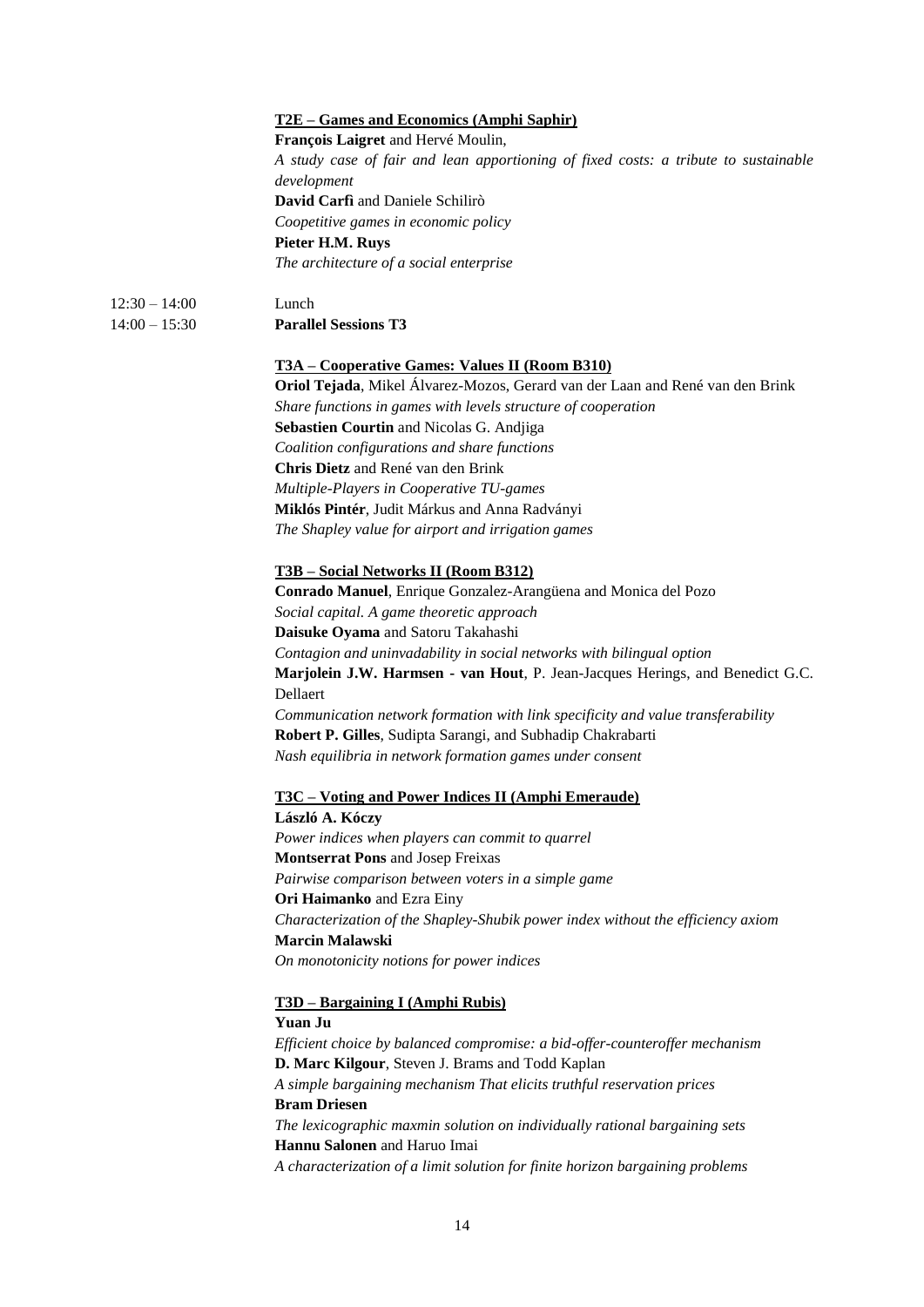|                 | <u>T3E – Duopoly Games (Amphi Saphir)</u>                                              |
|-----------------|----------------------------------------------------------------------------------------|
|                 | Marco A. Marini and Giorgio Rodano                                                     |
|                 | Lead, follow or cooperate: endogenous timing and cooperation in a duopoly game         |
|                 | Michael Kopel and Clemens Löffler                                                      |
|                 | Organizational governance, leadership, and the influence of competition                |
|                 | <b>Shyh-Fang Ueng</b>                                                                  |
|                 | Duopoly agents with quota of principals                                                |
|                 | Sonali Sen Gupta and Indrajit Ray                                                      |
|                 |                                                                                        |
|                 | Weak correlation and duopoly                                                           |
| $15:30 - 16:00$ | Coffee break                                                                           |
| $16:00 - 17:00$ | Plenary Session P4 (Aula Thévenin, Chair: Gianfranco Gambarelli)                       |
|                 | <b>Annick Laruelle</b>                                                                 |
|                 | Artificial distinction, real discrimination                                            |
|                 | (joint with Elena Inarra)                                                              |
|                 |                                                                                        |
| $17:00 - 17:10$ | <b>Break</b>                                                                           |
| $17:10 - 18:20$ | <b>Parallel Sessions T4</b>                                                            |
|                 | T4A – Cooperative Games: Values III (Room B310)                                        |
|                 | Antonio Magaña, Rafel Amer and José Miguel Giménez                                     |
|                 | Potentials for binomial semivalues in simple games                                     |
|                 | <b>Maria Albina Puente and Francesc Carreras</b>                                       |
|                 | Multibinary probabilistic values                                                       |
|                 | <b>Irinel Dragan</b>                                                                   |
|                 | Some recursive definitions of the Shapley value and other linear values of cooperative |
|                 | TU games                                                                               |
|                 | T4B - Models of Influence and Network Theory II (Room B312)                            |
|                 | (Invited session organized by Agnieszka Rusinowska)                                    |
|                 | René van den Brink and Youngsub Chun                                                   |
|                 | Balanced consistency and balanced cost reduction for sequencing problems               |
|                 | Stéphane Robin, Agnieszka Rusinowska and Marie-Claire Villeval                         |
|                 | A model of ingratiation: an experimental study                                         |
|                 |                                                                                        |
|                 | Agnieszka Rusinowska and Michel Grabisch                                               |
|                 | A dynamic model of influence based on aggregation functions                            |
|                 | T4C - Social Choice I (Amphi Emeraude)                                                 |
|                 | <b>Hannu Vartiainen</b>                                                                |
|                 | One-deviation principle and endogenous political choice                                |
|                 | Souvik Roy, Shurojit Chatterji and Arunava Sen                                         |
|                 | The structure of strategy-proof random social choice functions over product domains    |
|                 | and separable preferences: the case of two voters                                      |
|                 | Murat Öztürk, Hans Peters and Ton Storcken                                             |
|                 | Strategy-proofness under two-dimensional single-dipped preferences                     |
|                 |                                                                                        |
|                 | <u>T4D – Mechanism Design, Assignment (Amphi Rubis)</u>                                |
|                 | Nicolas Quérou and David Pérez-Castrillo                                               |
|                 | Smooth multibidding mechanisms                                                         |
|                 | <b>Eun Jeong Heo</b>                                                                   |
|                 | Probabilistic assignment of objects: characterizing the serial rule                    |
|                 | Anna Bogomolnaia                                                                       |
|                 | Scheduling problem with multislot demand                                               |
|                 |                                                                                        |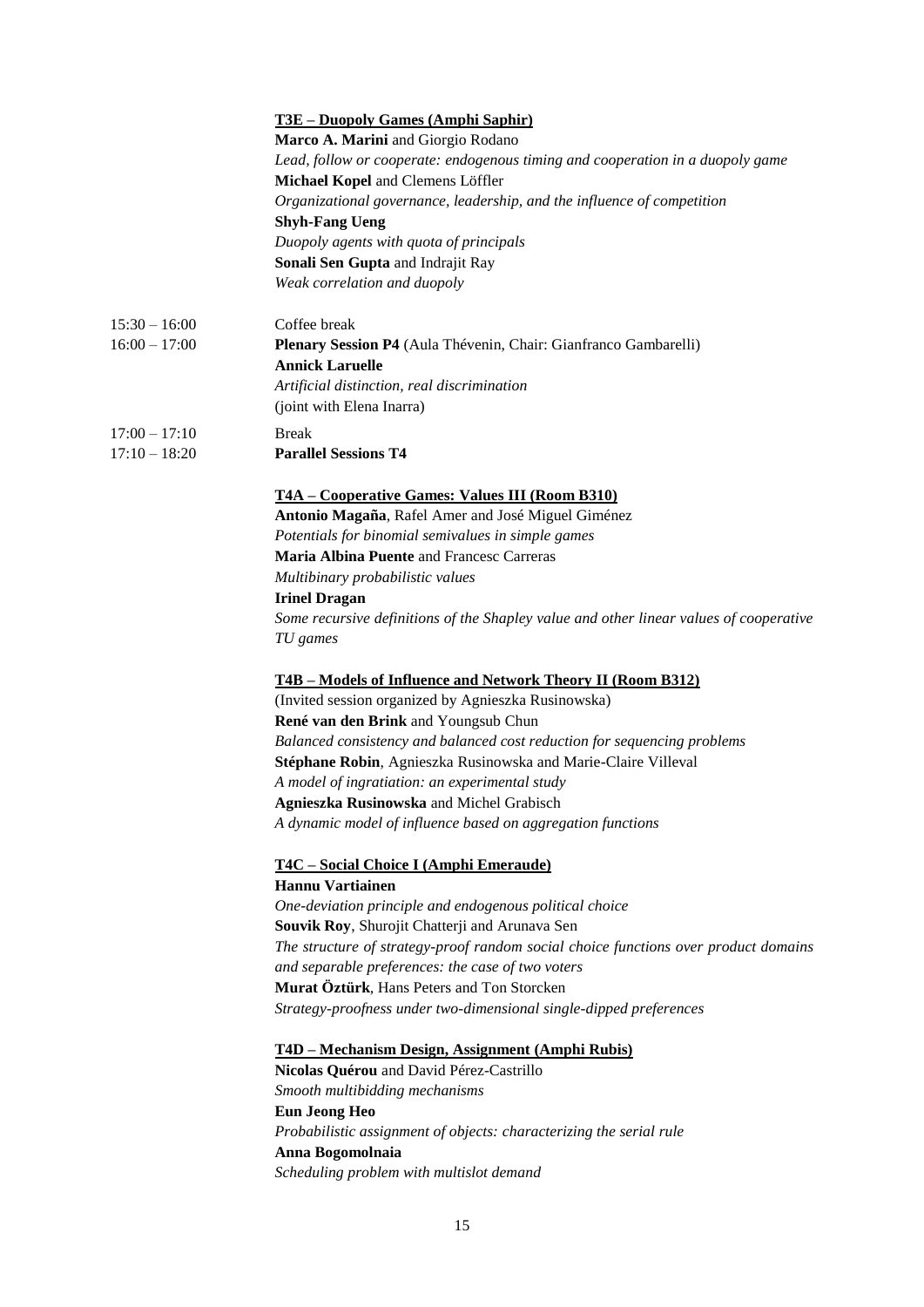|                 | T4E – Game Practice (Amphi Saphir)                                            |
|-----------------|-------------------------------------------------------------------------------|
|                 | <b>Marius-Cristian Frunza</b>                                                 |
|                 | Impact of auctioning decisions on carbon emissions prices                     |
|                 | <b>Stefano Gagliardo</b> and Vito Fragnelli                                   |
|                 | A game theoretic approach to emergency units location problem                 |
|                 | <b>Josep Freixas and Montserrat Pons</b>                                      |
|                 | Quantifying the importance of causes in complex systems without complete data |
| $19:00 - 24:00$ | Conference Dinner                                                             |

### **WEDNESDAY, July 20**

| $9:00 - 10:30$ | <b>Parallel Sessions W1</b>                                                        |  |  |  |
|----------------|------------------------------------------------------------------------------------|--|--|--|
|                | <u>W1A – Cooperative Games: Solutions II (Room B310)</u>                           |  |  |  |
|                | Dolf Talman and Gleb Koshevoy                                                      |  |  |  |
|                | Solution concepts for games with general coalitional structure                     |  |  |  |
|                | Elena Yanovskaya and Ilya Katsev                                                   |  |  |  |
|                | Consistent subsolutions of the least core                                          |  |  |  |
|                | Stéphane Gonzalez and Michel Grabisch                                              |  |  |  |
|                | Choosing a solution in the 2-additive core by distance minimization                |  |  |  |
|                | <b>Michel Grabisch</b>                                                             |  |  |  |
|                | Ensuring the boundedness of the core of games with restricted cooperation          |  |  |  |
|                | W1B - Networks (Room B312)                                                         |  |  |  |
|                | <b>Fabien Lange</b>                                                                |  |  |  |
|                | When selfishness of agents meets the social optimum: solution of a congestion game |  |  |  |
|                | Daniela Tellone and Wouter Vergote                                                 |  |  |  |
|                | Endogenous network formation in Tullock contests                                   |  |  |  |
|                | Max Sajitz-Hermstein and Zoran Nikoloski                                           |  |  |  |
|                | Biochemical reaction networks meet coalitional game theory: the importance of not  |  |  |  |
|                | being single                                                                       |  |  |  |
|                | Martin Hoefer, Michal Penn, Maria Polukarov, Alexander Skopalik and Berthold       |  |  |  |
|                | Vöcking                                                                            |  |  |  |
|                | Considerate equilibrium                                                            |  |  |  |
|                | <u><b>W1C</b></u> - Bankruptcy and Division (Amphi Emeraude)                       |  |  |  |
|                | M.Gloria Fiestras-Janeiro, A. Estévez-Fernández, M.A. Mosquera, and E. Sánchez-    |  |  |  |
|                | Rodríguez                                                                          |  |  |  |
|                | Core cover, bankruptcy, and hierarchies                                            |  |  |  |
|                | Helga Habis and P. Jean-Jacques Herings                                            |  |  |  |
|                | Transferable utility games with uncertainty                                        |  |  |  |
|                | Joaquin Sanchez-Soriano, Natividad Llorca, and Marc Almiñana                       |  |  |  |
|                | Bankruptcy problems with an indivisible estate and claimants with general utility  |  |  |  |
|                | functions                                                                          |  |  |  |
|                | Gustavo Bergantiños, Jordi Massó and Alejandro Neme                                |  |  |  |
|                | Strategy-proofness in the division problem with voluntary participation            |  |  |  |
|                | <u> W1D – Non Cooperative Games III (Amphi Rubis)</u>                              |  |  |  |
|                | <b>Jacqueline Morgan</b>                                                           |  |  |  |
|                | Requirection methods and subgame perfect equilibria in two stage nonconnective     |  |  |  |

*Regularization methods and subgame perfect equilibria in two-stage noncooperative games*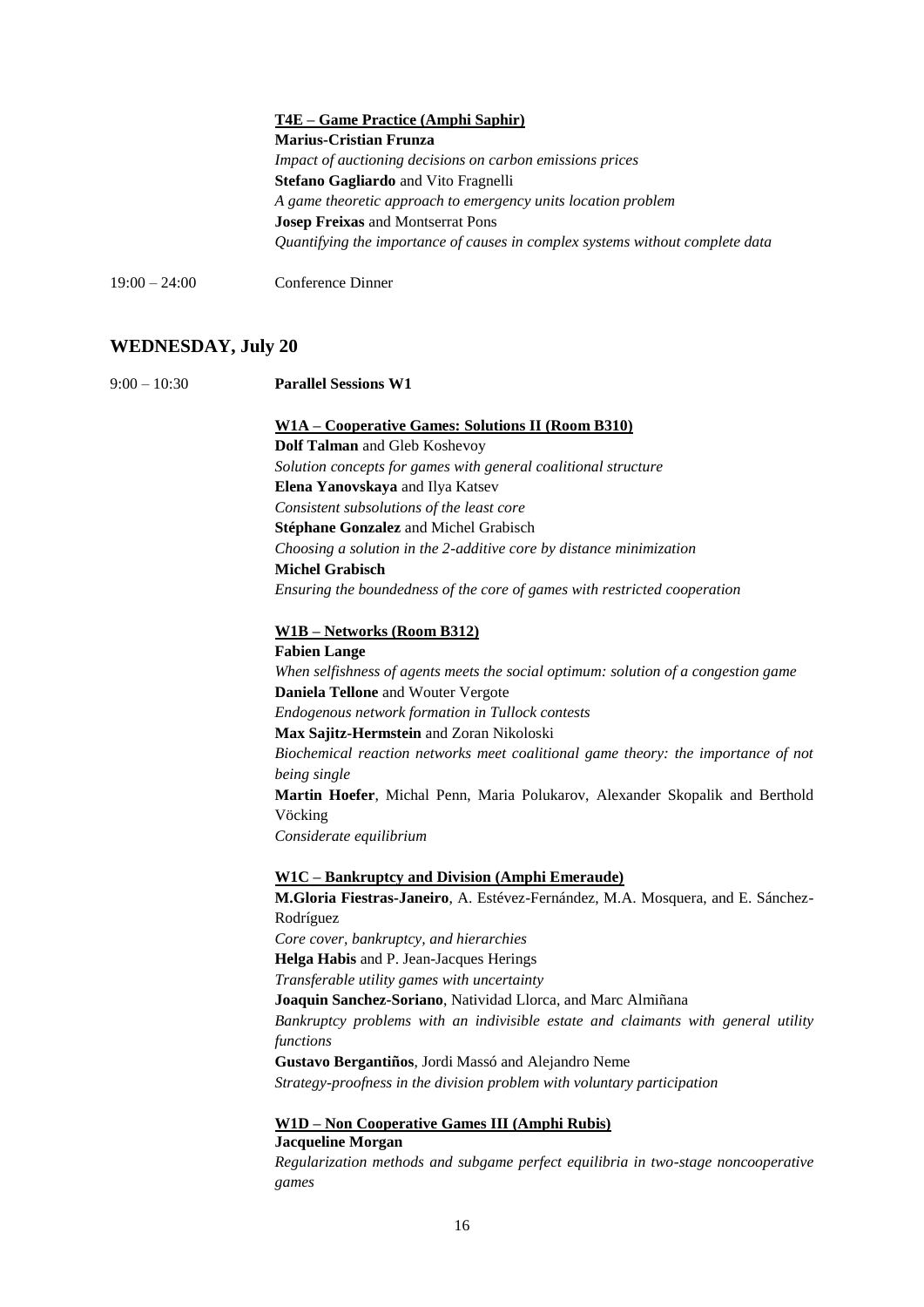|                 | <b>Mark Van Lokeren</b> and Tom Blockmans                                         |
|-----------------|-----------------------------------------------------------------------------------|
|                 | Downsian competition with an arbitrary number of parties                          |
|                 | Paloma Zapata-Lillo and Sergio Hernández-Castañeda                                |
|                 | Infinite extensive games with continuous normal form                              |
|                 | Pedro Jara-Moroni                                                                 |
|                 | Rationalizability vs point rationalizability in games with a continuum of players |
|                 | <u>W1E – Repeated Games (Amphi Saphir)</u>                                        |
|                 | Tadashi Sekiguchi and Yasuyuki Miyahara                                           |
|                 | Finitely repeated games with monitoring options                                   |
|                 | Sonja Brangewitz and Sarah Brockhoff                                              |
|                 | Cooperation in tax competition in a repeated game setting                         |
|                 | Carmen Bevia and Luis C. Corchón                                                  |
|                 | <b>Protacted contests</b>                                                         |
|                 | <b>Jack Stecher</b>                                                               |
|                 | Intuitionism and repeated games                                                   |
| $10:30 - 11:00$ | Coffee Break                                                                      |
| $11:00 - 12:00$ | Plenary Session P5 (Aula Thévenin, Chair: Michel Grabisch)                        |
|                 | <b>Hans Peters</b>                                                                |
|                 |                                                                                   |
|                 | <b>Estate division problems</b>                                                   |
| $12:00 - 13:30$ | Lunch                                                                             |
| $13:30 - 15:00$ | <b>Parallel Sessions W2</b>                                                       |
|                 | <u>W2A – Cooperative Games: Values IV (Room B310)</u>                             |
|                 | Anna Khmelnitskaya, René van den Brink and Gerard van der Laan                    |
|                 | An Owen-type value for games with two-level communication structures              |
|                 | Encarnación Algaba, J. M. Bilbao and R. van den Brink                             |
|                 | Study of solution concepts on communication structures                            |
|                 | José Manuel Gallardo, N. Jiménez, A. Jiménez-Losada and E. Lebrón                 |
|                 | Games with fuzzy permission structure: the Zadeh-conjunctive approach             |
|                 | Andrés Jiménez-Losada, J.R. Fernández and M. Ordóñez                              |
|                 | Myerson values for games with fuzzy communication structure                       |
|                 | W2B - Social Choice II (Room B312)                                                |
|                 | Joseph M. Abdou                                                                   |
|                 | Stability and index of the meet game on a lattice                                 |
|                 | <b>Bernard Monjardet</b>                                                          |
|                 | Simple games and Boolean aggregators                                              |
|                 | Arkadii Slinko and Dodge Cahan                                                    |
|                 | Electoral equilibria under scoring rules                                          |
|                 | <b>Olivier Hudry</b>                                                              |
|                 | On the complexity of computing the winner of an election                          |
|                 | <u>W2C – Matching (Amphi Emeraude)</u>                                            |
|                 | Leonardo Boncinelli and Ennio Bilancini                                           |
|                 | Costly revelation of information in matching markets with asymmetric information  |
|                 | and non-transferable utility                                                      |
|                 | Sofya G. Kiselgof                                                                 |
|                 | Matchings with the simplest semiorder preference relations: stability and Pareto- |
|                 | efficiency                                                                        |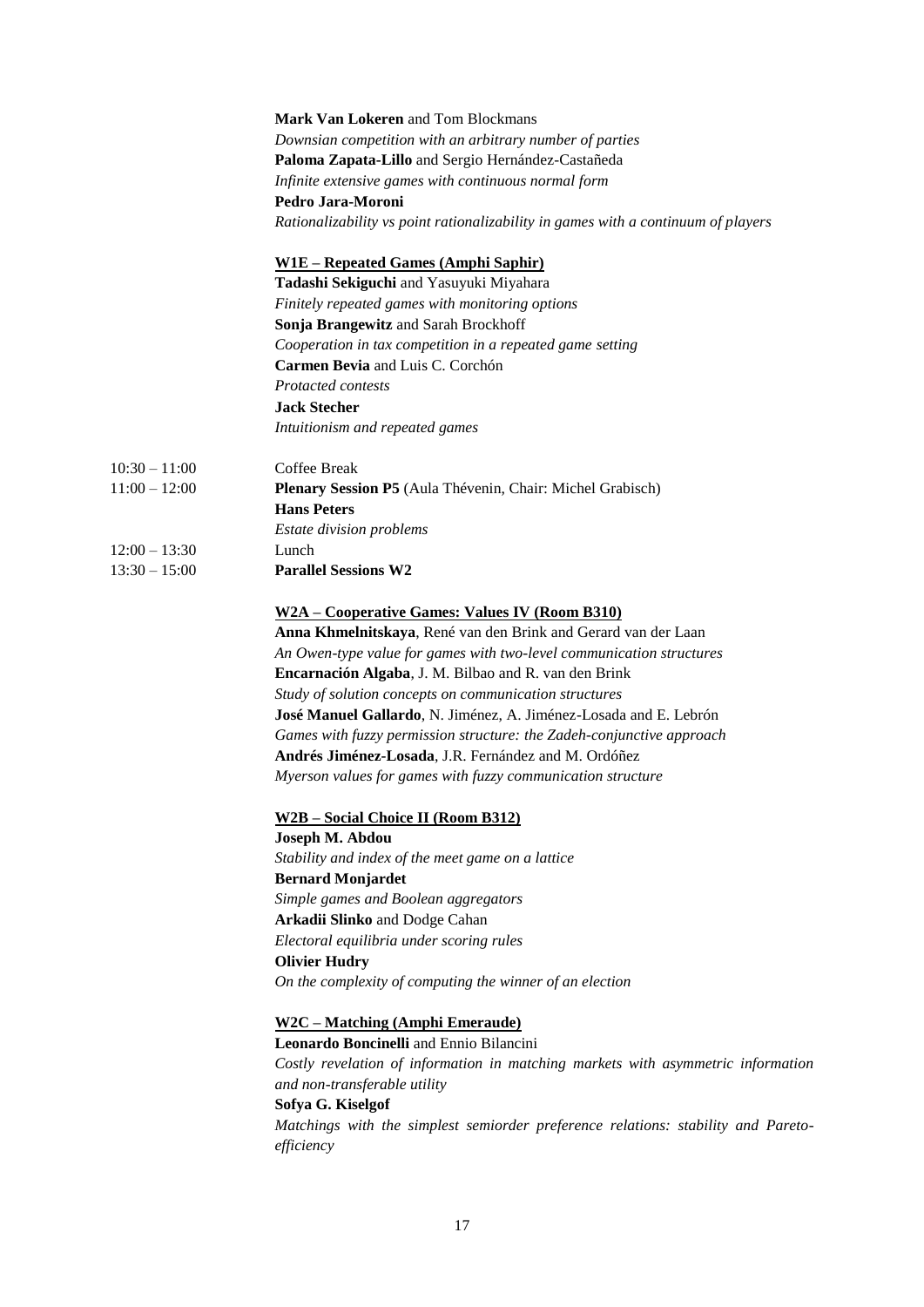|                 | <b>Takumi Kongo</b>                                                                                     |
|-----------------|---------------------------------------------------------------------------------------------------------|
|                 | Recursive unanimity, strategy-proofness, and non-bossiness in two-sided matching                        |
|                 | Problems                                                                                                |
|                 | Péter Biró, Tamas Fleiner and Rob Irving                                                                |
|                 | Matching couples with Scarf's algorithm                                                                 |
|                 |                                                                                                         |
|                 | <u>W2D – Experiments II (Amphi Rubis)</u><br>Yukihiko Funaki, Emmanuel Sol and Marc Willinger           |
|                 |                                                                                                         |
|                 | vN-M stable set of a three person coalition formation game - experimental results<br>Honorata Sosnowska |
|                 | Cognitive properties of approval votings. An experimental approach                                      |
|                 | Maria Montero, Alex Possajennikov and Martin Sefton                                                     |
|                 | The market value of votes: an experiment                                                                |
|                 | Jana Vyrastekova, Kim Fairley, Alan Sanfey and Utz Weitzel                                              |
|                 | Decomposing trust                                                                                       |
|                 | <u>W2E – Auctions II (Amphi Saphir)</u>                                                                 |
|                 | Xu Tan                                                                                                  |
|                 | Two-dimensional values and information sharing in auctions                                              |
|                 | <b>Gisèle Umbhauer</b>                                                                                  |
|                 | Almost common value auctions: more equilibria                                                           |
|                 | <b>Omer Biran</b>                                                                                       |
|                 | Core stable bidding rings in independent private value auctions with externalities                      |
|                 | Juan Tejada and Estrella Alonso-Pérez                                                                   |
|                 | A parametric family of auctions for two ranked objects                                                  |
| $15:00 - 15:30$ | Coffee Break                                                                                            |
| $15:30 - 17:00$ | <b>Parallel Sessions W3</b>                                                                             |
|                 | W3A – Cooperative Games IV (Room B310)                                                                  |
|                 | Dezsö Bednay                                                                                            |
|                 | A new characterization of stable sets in assignment games                                               |
|                 | F. Javier Martínez-de-Albéniz, Marina Núñez and Carles Rafels                                           |
|                 | Bilateral assignment markets with the same core and their minimal elements                              |
|                 | Eulalia Romero, M. A. Hinojosa and J. M. Zarzuelo                                                       |
|                 | Consistency of the Harsanyi NTU solution                                                                |
|                 | <b>W3B - Coalition Formation (Room B312)</b>                                                            |
|                 | Gabriel J. Turbay                                                                                       |
|                 | Measuring the likelihood of coalition formation in n-person cooperative games                           |
|                 | <b>Gerald Pech</b>                                                                                      |
|                 | A median voter theorem for proportional representation systems                                          |
|                 | Michèle Breton and Michel Y. Keoula                                                                     |
|                 | Great fish war with asymmetrical players                                                                |
|                 | <u>W3C – Cost Sharing II (Amphi Emeraude)</u>                                                           |
|                 | Balázs Sziklai and Tamás Fleiner                                                                        |
|                 | Notes on the bankruptcy problem: an application of hydraulic rationing                                  |
|                 | María Gómez-Rúa and Gustavo Bergantiños                                                                 |
|                 | An axiomatic approach in minimum cost spanning tree problems with groups                                |
|                 | <b>Tamás Solymosi</b>                                                                                   |

*On a stable allocation rule for minimum cost spanning tree problems*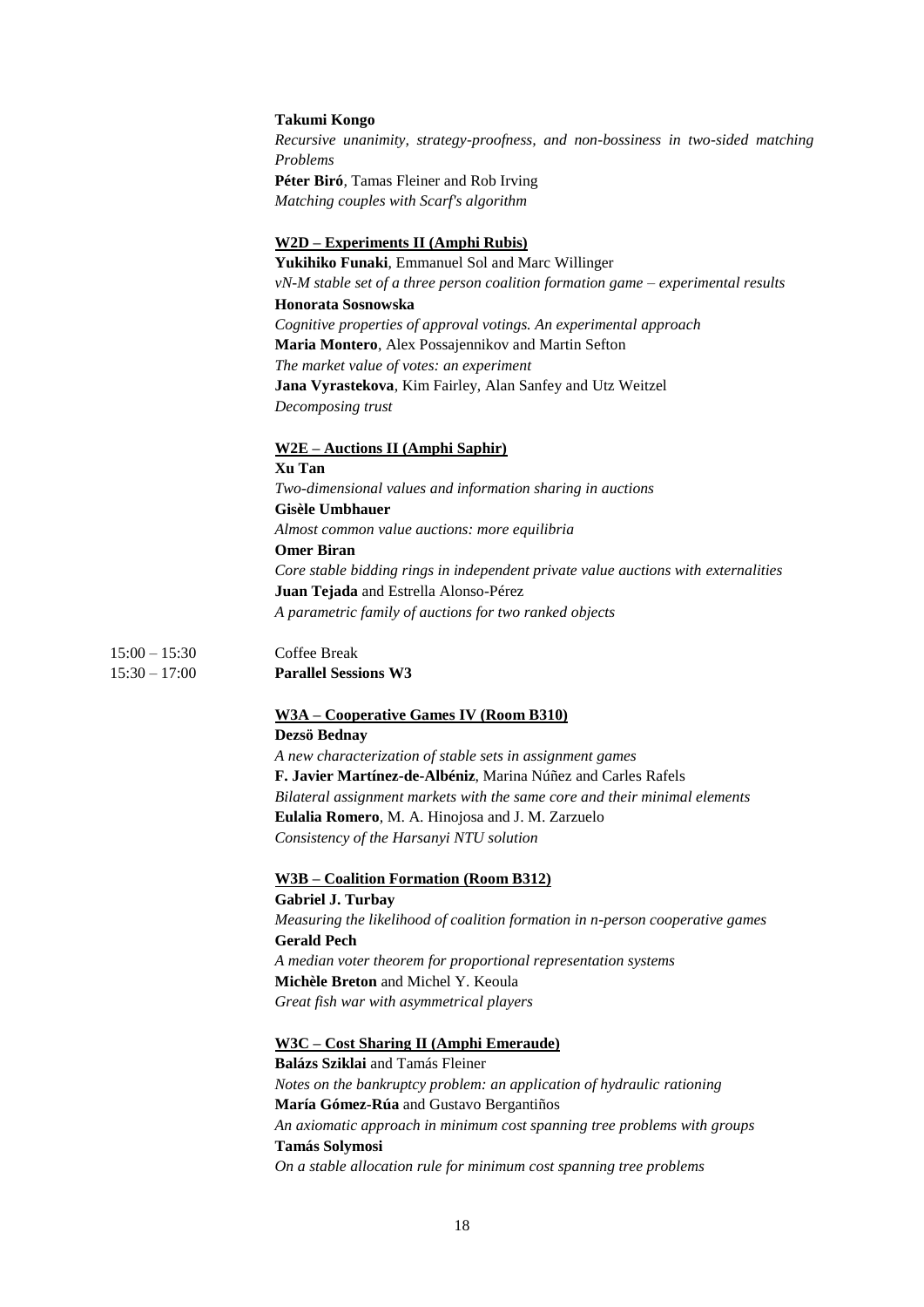#### **Manuel Pulido**, Gustavo Bergantiños and María Gómez-Rúa *The folk rule for 2-degree constrained minimum cost spanning tree problems*

#### **W3D – Bargaining II (Amphi Rubis)**

**Volker Britz** *Optimal value commitment in bilateral bargaining* **Selçuk Özyurt** *Searching a bargain: power of strategic commitment* **Ahmet Ozkardas** and Agnieszka Rusinowska *Wage bargaining with non-stationary preferences* **Arnold Polanski** and Emiliya Lazarova *Dynamic multilateral markets*

#### **W3E – Algorithmic Game Theory (Amphi Saphir)**

**Naouel Yousfi** and M.S Radjef *Outranking non cooperative equilibria in finite multicriteria games* **Oleg I. Nikonov**, Marina A. Medvedeva and Vitaly V. Ztoy *Nash equilibrium in a game of large-scale projects competition* **Camilla Di Luca** and Marco Dall'Aglio *A subgradient algorithm for games of cooperative fair division* **Xavier Molinero**, Andreas Polyméris, Fabián Riquelme and María Serna *Generating all complete simple games*

| $17:00 - 17:10$ | <b>Break</b>              |
|-----------------|---------------------------|
| $17:10 - 17:20$ | <b>Closing Session</b>    |
| $17:20 - 18:00$ | <b>SING</b> Meeting       |
| $19:00 - 20:30$ | Cruise on the Seine River |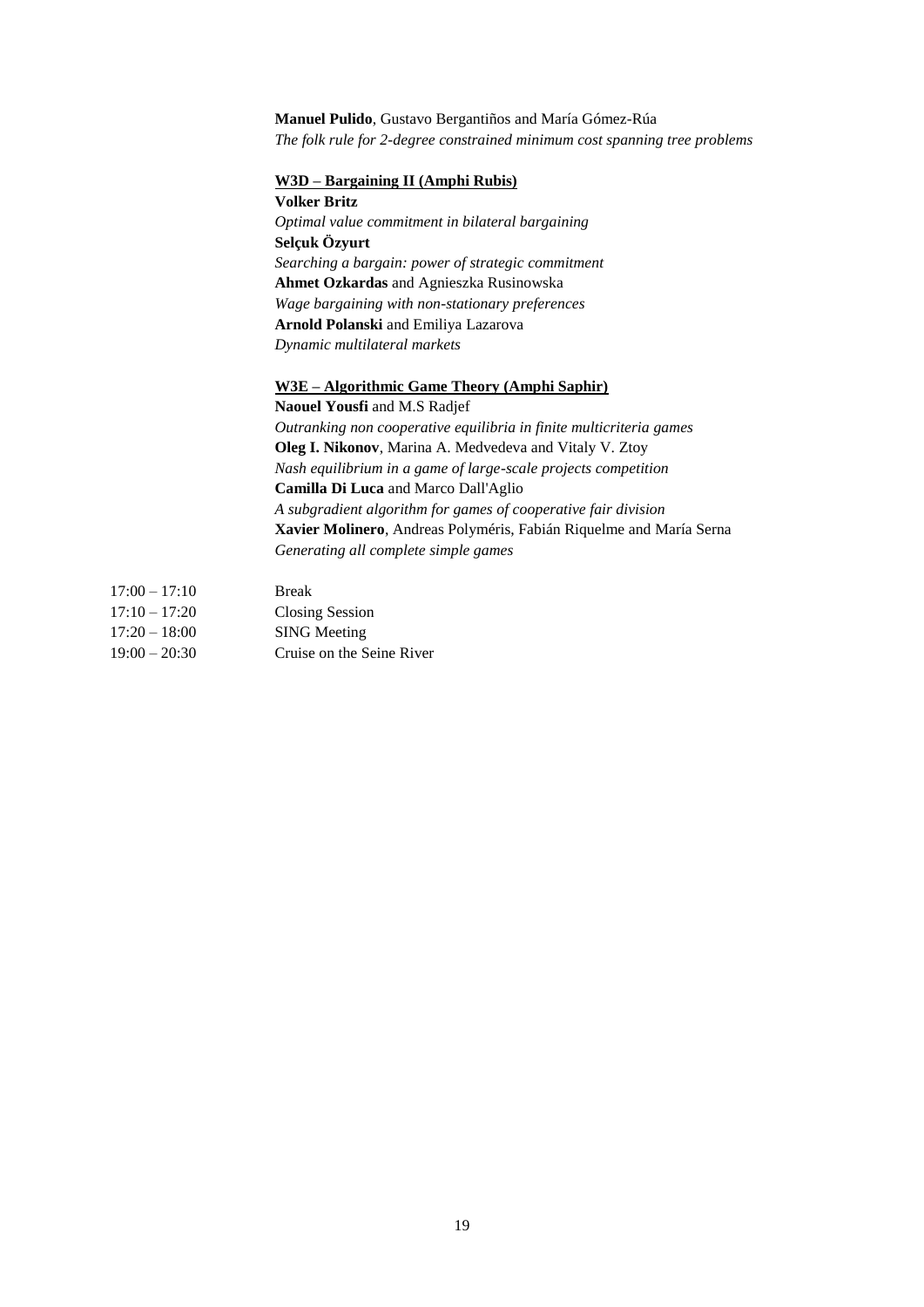## **List of Participants**

| Abdou, Joseph          | W2B                     | joseph.abdou@univ-paris1.fr            |
|------------------------|-------------------------|----------------------------------------|
| Abramovskaya, Tatiana  | M1E                     | tanya.abramovskaya@gmail.com           |
| Algaba, Encarnación    | W <sub>2</sub> A        | ealgaba@us.es                          |
| Almiñana Alemany, Marc | W <sub>1</sub> C        | marc@umh.es                            |
| Altay, Serpil          | M1E                     | sizgi@anadolu.edu.tr                   |
| Álvarez-Mozos, Mikel   | <b>M2C, T3A</b>         | mikel.alvarez@usc.es                   |
| Amorós, Pablo          | M2D                     | pag@uma.es                             |
| Arin, Javier           | M2A                     | franciscojavier.arin@ehu.es            |
| Balog, Dóra            | M2C                     | dora.balog@t-online.hu                 |
| Barrachina, Alejandro  | M2D                     | Alejandro.Barrachina@uv.es             |
| Béal, Sylvain          | T2B                     | sylvain.beal@univ-fcomte.fr            |
| Bednay, Dezsö          | W3A                     | bednay@gmail.com                       |
| Belau, Julia           | T <sub>2</sub> A        | julia.belau@rgs-econ.de                |
| Bergantiños, Gustavo   | T1D, W1C, W3C           | gbergant@uvigo.es                      |
| Berkemer, Rainer       | M3D                     | rainer.berkemer@akad.de                |
| Bevia, Carmen          | W1E                     | carmen.bevia@uab.es                    |
| Bich, Philippe         | M1D                     | bich@univ-paris1.fr                    |
| Biran, Omer            | W2E                     | omer.biran@gmail.com                   |
| Biró, Péter            | W2C                     | birop@econ.core.hu                     |
| Bogomolnaia, Anna      | T4D                     | annab@rice.edu                         |
| Boncinelli, Leonardo   | W <sub>2</sub> C        | l.boncinelli@ec.unipi.it               |
| Boonen, Tim            | M1A                     | t.j.boonen@uvt.nl                      |
| Bounie, David          |                         | david.bounie@enst.fr                   |
| Brangewitz, Sonja      | M3E, W1E                | sonja.brangewitz@wiwi.uni-bielefeld.de |
| Bravard, Christophe    | T1B                     | christophe.bravard@univ-st-etienne.fr  |
| Breton, Michèle        | W3B                     | michele.breton@hec.ca                  |
| van den Brink, René    | M3C, T1A, T3A, T4B, W2A | jrbrink@feweb.vu.nl                    |
| Britz, Volker          | W3D                     | v.britz@maastrichtuniversity.nl        |
| Büchel, Berno          | M1B                     | berno@mx.uni-saarland.de               |
| Capraro, Valerio       | M1D                     | capraro@mat.uniroma2.it                |
| Carfi, David           | T <sub>2</sub> E        | davidcarfi71@yahoo.it                  |
| Carreras, Francesc     | <b>T1A, T4A</b>         | francesc.carreras@upc.edu              |
| Cassese, Daniele       | M3D                     | daniet.cas@gmail.com                   |
| Caulier, Jean-François | T <sub>2</sub> B        | Jean-Francois.Caulier@univ-paris1.fr   |
| Chariot, Dominique     | M3D                     | chariot@fusl.ac.be                     |
| Chessa, Michela        | M3C                     | michela.chessa@unimi.it                |
| Claas, Oliver          |                         | oliver.claas@uni-bielefeld.de          |
| Corchón, Luis          | W1E                     | lcorchon@eco.uc3m.es                   |
| Courtin, Sébastien     | T3A                     | sebastien.courtin@unicaen.fr           |
| Csercsik, Dávid        | M1A                     | csercsik@scl.sztaki.hu                 |
| Csóka, Péter           | M1A, M2C                | peter.csoka@uni-corvinus.hu            |
| Curiel, Imma           | M3A                     | imma.curiel@una.an                     |
| Dehez, Pierre          | M3A                     | pierre.dehez@uclouvain.be              |
| Diehl, Christoph       |                         | cdiehl@wiwi.uni-bielefeld.de           |
| Dietz, Chris           | T3A                     | cdietz@feweb.vu.nl                     |
| Di Luca, Camilla       | W3E                     | cdiluca@sci.unich.it                   |
| Domansky, Victor       | T <sub>1</sub> C        | doman@emi.nw.ru                        |
| Drabik, Ewa            | M1C                     | ewa.drabik@poczta.fm                   |
| Dragan, Irinel         | T <sub>4</sub> A        | dragan@uta.edu                         |
| Driesen, Bram          | M2C, T3D                | driesen.bram@gmail.com                 |
| Driessen, Theo         | T1E                     | t.s.h.driessen@ewi.utwente.nl          |
|                        |                         |                                        |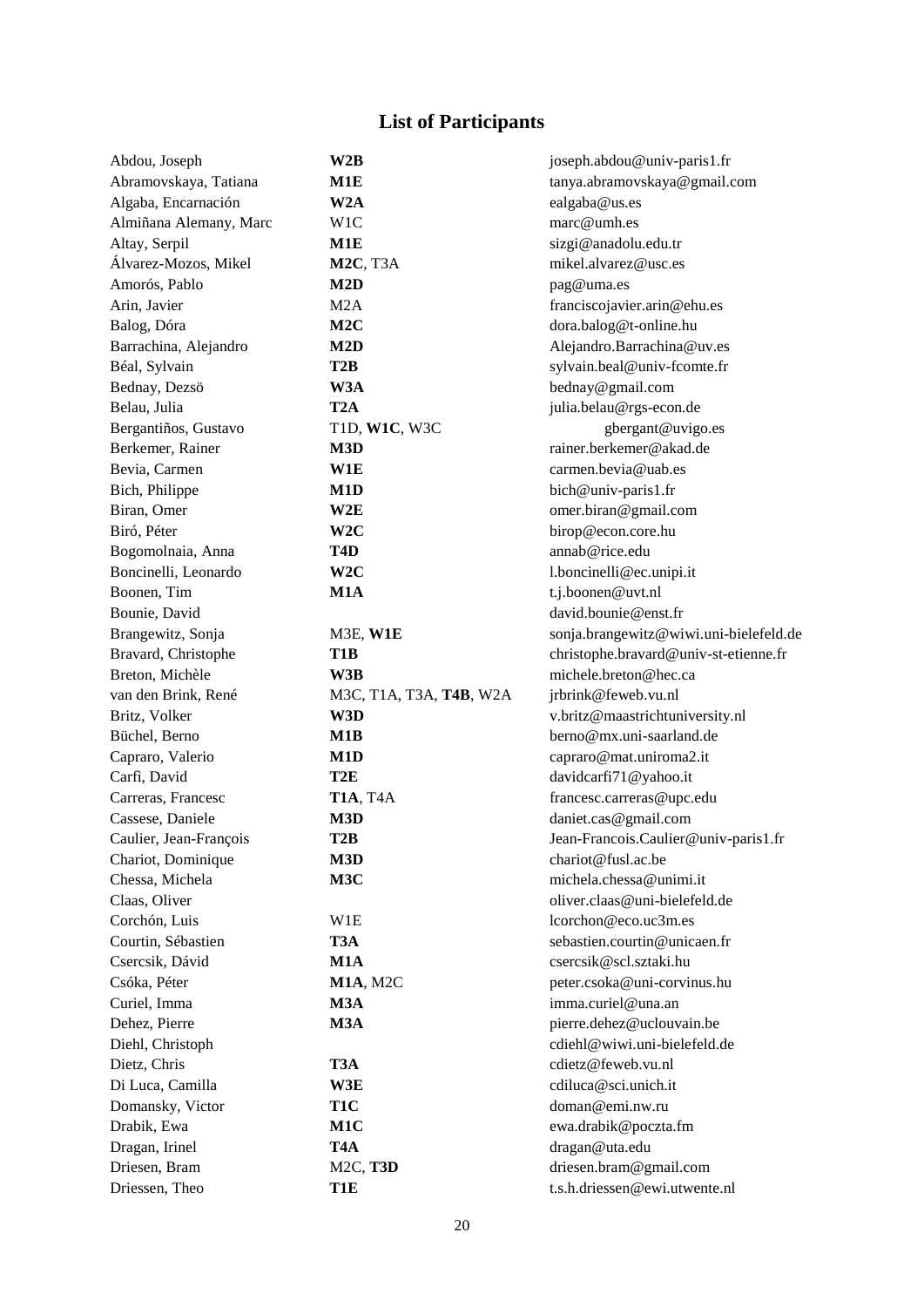| Ege, Nihal                    | M1E              | nsahin@anadolu.edu.tr                 |
|-------------------------------|------------------|---------------------------------------|
| Fernández Garcia, Julio       | W <sub>2</sub> A | julio@us.es                           |
| Fiestras-Janeiro, M. Gloria   | W1C              | fiestras@uvigo.es                     |
| Fragnelli, Vito               | M3C, T4E         | vito.fragnelli@mfn.unipmn.it          |
| Freixas, Josep                | <b>T3C, T4E</b>  | josep.freixas@upc.edu                 |
| Frunza, Marius-Cristian       | T4E              | marius.frunza@gmail.com               |
| Funaki, Yukihiko              | W2D              | funaki@waseda.jp                      |
| Gagliardo, Stefano            | T4E              | gagliardo@dima.unige.it               |
| Gallardo, José Manuel         | W2A              | gallardomorilla@gmail.com             |
| Gambarelli, Gianfranco        | T <sub>1</sub> A | gambarex@unibg.it                     |
| Gamp, Jan-Philip              | M3E              | jan-philip.gamp@wiwi.uni-bielefeld.de |
| Gavious, Arieh                | M1C              | ariehg@bgu.ac.il                      |
| Ghintran, Amandine            | M2C              | amandine.ghintran@kgk.uni-obuda.hu    |
| Gilles, Robert                | T3B              | r.gilles@qub.ac.uk                    |
| Giraud, Gaël                  |                  | gael.giraud@univ-paris1.fr            |
| Gómez-Rúa, María              | W3C              | mariarua@uvigo.es                     |
| Gonzalez, Stéphane            | W1A              | g1stephane@gmail.com                  |
| Grabisch, Michel              | T2B, T4B, W1A    | michel.grabisch@univ-paris1.fr        |
| Groote Schaarsberg, Mirjam    | M3B              | m.grooteschaarsberg@uvt.nl            |
| Habis, Helga                  | W1C              | helgahabis@yahoo.co.uk                |
| Haimanko, Ori                 | T3C              | orih@bgu.ac.il                        |
| Harmsen - van Hout, Marjolein | T3B              | mharmsen@eonerc.rwth-aachen.de        |
| Heo, Eun Jeong                | T <sub>4</sub> D | eheo@mail.rochester.edu               |
| Hoefer, Martin                | W1B              | mhoefer@cs.rwth-aachen.de             |
| Hofer, Timothy                | M1C              | Timothy.Hofer@malix.univ-paris1.fr    |
| Hudry, Olivier                | W2B              | hudry@enst.fr                         |
| Huettner, Frank               |                  | fhuettner@wifa.uni-leipzig.de         |
| Jackson, Matthew              | P1, M1B          | jacksonm@stanford.edu                 |
| Jara-Moroni, Pedro            | W1D              | pedro.jara@usach.cl                   |
| Jiménez-Losada, Andrés        | W2A              | hispan@esi.us.es                      |
| Ju, Yuan                      | T2D, T3D         | yuan.ju@york.ac.uk                    |
| Kamijo, Yoshio                | M1C              | yoshio.kamijo@gmail.com               |
| Karabekyan, Daniel            | T <sub>2</sub> C | danyakar@gmail.com                    |
| Karsten, Frank                | M2B              | f.j.p.karsten@tue.nl                  |
| Katsev, Ilya                  | $M2A$ , W1A      | katsev@yandex.ru                      |
| Khmelnitskaya, Anna           | W <sub>2</sub> A | a.khmelnitskaya@math.utwente.nl       |
| Kilgour, Marc                 | T3D              | mkilgour@wlu.ca                       |
| Kiselgof, Sofya               | W <sub>2</sub> C | skiselgof@gmail.com                   |
| Kleppe, John                  | M1D              | J.Kleppe@uvt.nl                       |
| Kóczy, László                 | M1A, T3C         | koczy@iehas.hu                        |
| Kodjovi, Marie-Joëlle         |                  | mjkodjovi@gmail.com                   |
| Kongo, Takumi                 | W <sub>2</sub> C | kongo_takumi@toki.waseda.jp           |
| Kopel, Michael                | T3E              | michael.kopel@uni-graz.at             |
| Kreps, Victoria               | T <sub>1</sub> C | vita_kreps@mail.ru                    |
| Kruś, Lech                    | M3A              | krus@ibspan.waw.pl                    |
| Kultti, Klaus                 | M3E              | klaus.kultti@helsinki.fi              |
| Laigret, François             | T <sub>2</sub> E | francois.laigret@valorec.com          |
| Lamantia, Fabio               | M2E              | lamantia@unical.it                    |
| Lange, Fabien                 | W1B              | fabien.lange@kgk.uni-obuda.hu         |
| Lardon, Aymeric               | T <sub>1</sub> E | aymeric.lardon@univ-st-etienne.fr     |
| Laruelle, Annick              | <b>P4</b>        | a.laruelle@ikerbasque.org             |
| Lastapis, Tonia               |                  | tonia@univ-paris1.fr                  |
|                               |                  |                                       |
| Li, Jiawen                    | T <sub>2</sub> D | j1741@york.ac.uk                      |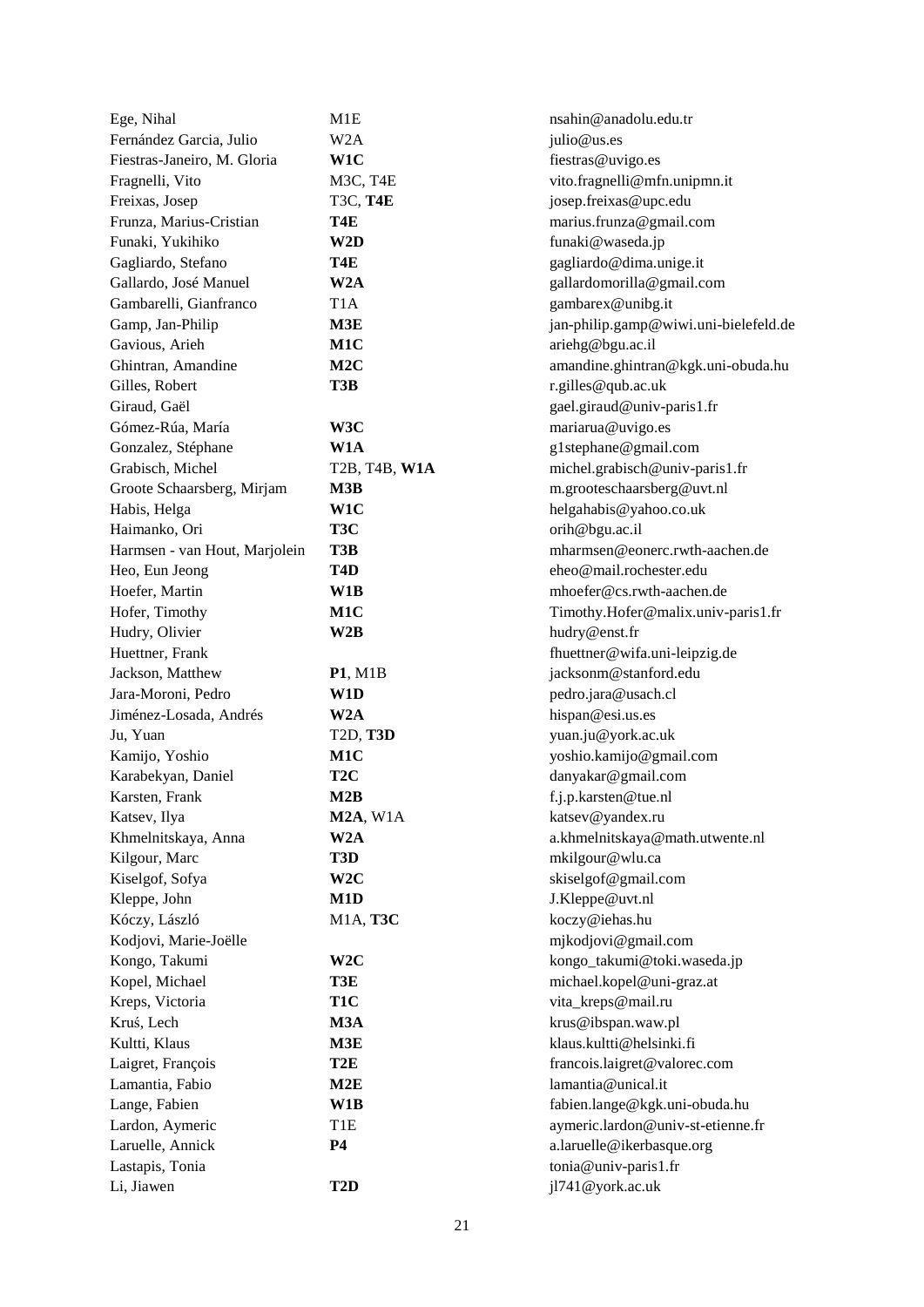| López Pintado, Dunia        | M1B                                                        | dlopez@upo.es                              |
|-----------------------------|------------------------------------------------------------|--------------------------------------------|
| Lorenzo, Leticia            | T <sub>1</sub> D                                           | leticiap@uvigo.es                          |
| Lorenzo-Freire, Silvia      | T <sub>1</sub> D                                           | silvia.lorenzo@udc.es                      |
| Magaña-Nieto, Antonio       | T <sub>4</sub> A                                           | antonio.magana@upc.edu                     |
| Malawski, Marcin            | T3C                                                        | malawski@ipipan.waw.pl                     |
| Mandel, Antoine             |                                                            | antoine.mandel@univ-paris1.fr              |
| Manuel Garcia, Conrado      | T3B                                                        | conrado@estad.ucm.es                       |
| Marini, Marco A.            | T3E                                                        | marco.marini@uniurb.it                     |
| Martínez-de-Albéniz, Javier | W <sub>3</sub> A                                           | javier.martinezdealbeniz@ub.edu            |
| Martínez Gorricho, Silvia   | T <sub>2</sub> D                                           | silviamg@merlin.fae.ua.es                  |
| Mauleon, Ana                | T <sub>1</sub> B                                           | mauleon@fusl.ac.be                         |
| Mazalov, Vladimir           | M2D                                                        | vmazalov@krc.karelia.ru                    |
| Meca, Ana                   | $M2B$ , $M3B$                                              | ana.meca@umh.es                            |
| Mercik, Jacek               | M3C                                                        | jacek.mercik@pwr.wroc.pl                   |
| Merlin, Vincent             | T <sub>2</sub> C                                           | vincent.merlin@unicaen.fr                  |
| Möhlmeier Philipp           |                                                            | philipp.moehlmeier@uni-bielefeld.de        |
| Moes, Nigel                 | T <sub>1</sub> A                                           | $\text{mmoes} @ \text{few}$ eh.vu.nl       |
| Molinero, Xavier            | W3E                                                        | xavier.molinero@upc.edu                    |
| Monjardet, Bernard          | W2B                                                        | Bernard.Monjardet@univ-paris1.fr           |
| Montero, Maria              | W2D                                                        | maria.montero@nottingham.ac.uk             |
| Moretti, Stefano            | T2A                                                        | stefano.MORETTI@dauphine.fr                |
| Morgan, Jacqueline          | W1D                                                        | morgan@unina.it                            |
| Moulin, Hervé               | <b>P3, T2E</b>                                             | moulin@rice.edu                            |
| Nadal Moriana, Ignacio      | M2E                                                        | Ignacio.Nadal@uv.es                        |
| Naumova, Natalia            | M2A                                                        | nataliai.naumova@mail.ru                   |
| Nikonov, Oleg               | W3E                                                        | olegnikonov@yahoo.com                      |
| Novac, Ludmila              | M <sub>1</sub> D                                           | novac-ludmila@yandex.com                   |
| Núñez, Marina               | W <sub>3</sub> A                                           | mnunez@ub.edu                              |
| Oyama, Daisuke              | T3B                                                        | oyama@e.u-tokyo.ac.jp                      |
| Özen, Ulas                  | $M2B$ , $M3B$                                              | ulas.ozen@alcatel-lucent.com               |
| Özkardas, Ahmet             | W3D                                                        | ahmetozkardas@hotmail.com                  |
| Öztürk, Murat               | T4C                                                        | m.ozturk@maastrichtuniversity.nl           |
| Özyurt, Selçuk              | W3D                                                        | ozyurt@sabanciuniv.edu                     |
| Pech, Gerald                | W3B                                                        | gp@geraldpech.net                          |
| Peters, Hans                | T <sub>4</sub> C, P <sub>5</sub>                           | h.peters@maastrichtuniversity.nl           |
| Pintér, Miklós              | M1A, T3A                                                   | miklos.pinter@uni-corvinus.hu              |
| Polanski, Arnold            | W3D                                                        | a.polanski@qub.ac.uk                       |
| Pons, Montserrat            | <b>T3C, T4E</b>                                            | montserrat.pons@upc.edu                    |
| Possajennikov, Alex         | <b>T2D, W2D</b>                                            | alex.possajennikov@nottingham.ac.uk        |
| Puente, María Albina        | T <sub>4</sub> A                                           | m.albina.puente@upc.edu                    |
| Pulido, Manuel              | W3C                                                        | mpulido@um.es                              |
| Quérou, Nicolas             | T4D                                                        | n.querou@qub.ac.uk                         |
| Reddy, Puduru               | M1E                                                        | P.V.Reddy@uvt.nl                           |
| Rémila, Eric                | T <sub>2</sub> B                                           | eric.remila@univ-st-etienne.fr             |
| Rivera, Mauricio            |                                                            | m.rivera@maastrichtuniversity.nl           |
| Robin, Stéphane             | T4B                                                        | robin@gate.cnrs.fr                         |
| Romero, Eulalia             | W3A                                                        | erompal@upo.es                             |
| Routledge, Robert           | T1E                                                        | robert.routledge@postgrad.manchester.ac.uk |
| Roy, Souvik                 | T4C                                                        | souvik_roy2004@yahoo.com                   |
| Rusinowska, Agnieszka       | T <sub>2</sub> B, <b>T<sub>4</sub>B</b> , W <sub>3</sub> D | agnieszka.rusinowska@univ-paris1.fr        |
| Ruys, Pieter                | T <sub>2</sub> E                                           | ruys@uvt.nl                                |
| Sajitz-Hermstein, Max       | W1B                                                        | sajitz@mpimp-golm.mpg.de                   |
| Salonen, Hannu              | T3D                                                        | hansal@utu.fi                              |
|                             |                                                            |                                            |